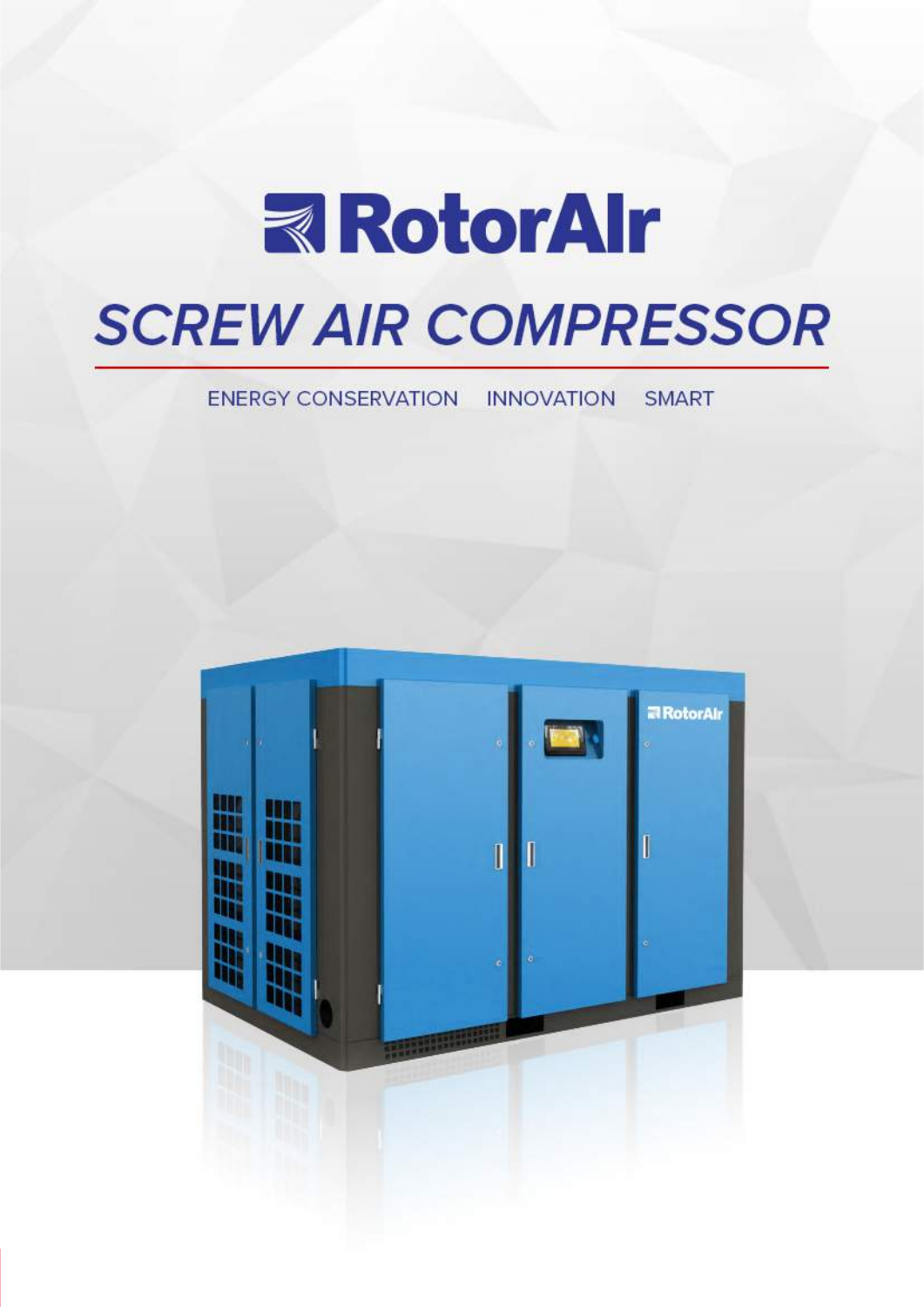

#### **ABOUT US**

Head oftice is located in Hengjle town, Luqiao district, Taiznou city, Zhejiang province, about 3 kilometers away from taizhou airport, and Ningbo port is around 220KM, The traffic is very convenient for your visit. Our company owns an area of 50000 square meters and has more than 300 staff. We have advanced production equipment and well familiar with the process of mass production, have high precision measuring instruments and high efficiency of the automatic assembly lines to ensure the quality and quantity of the product.

We have strong technical strength and production management, gathering the technical team and management team from the leading enterprise of air compressor in domestic. We set up our own lab and development team, with a strong ability to develop the product, meeting the different demand from the different customer and different market. We take the market demand as the guidance, striving for the survivaloy quality and for the development by innovation, always put customers, quality and innovation in the first place, follow up the professional management and continuously satisfy the demand of the customer.

We alwavs follow up the principle of people—oriented, legitimate business, honest & trustworthy, focus on the industry of the air compressor, with the effort to create a first-class brand in the industry of air compressor.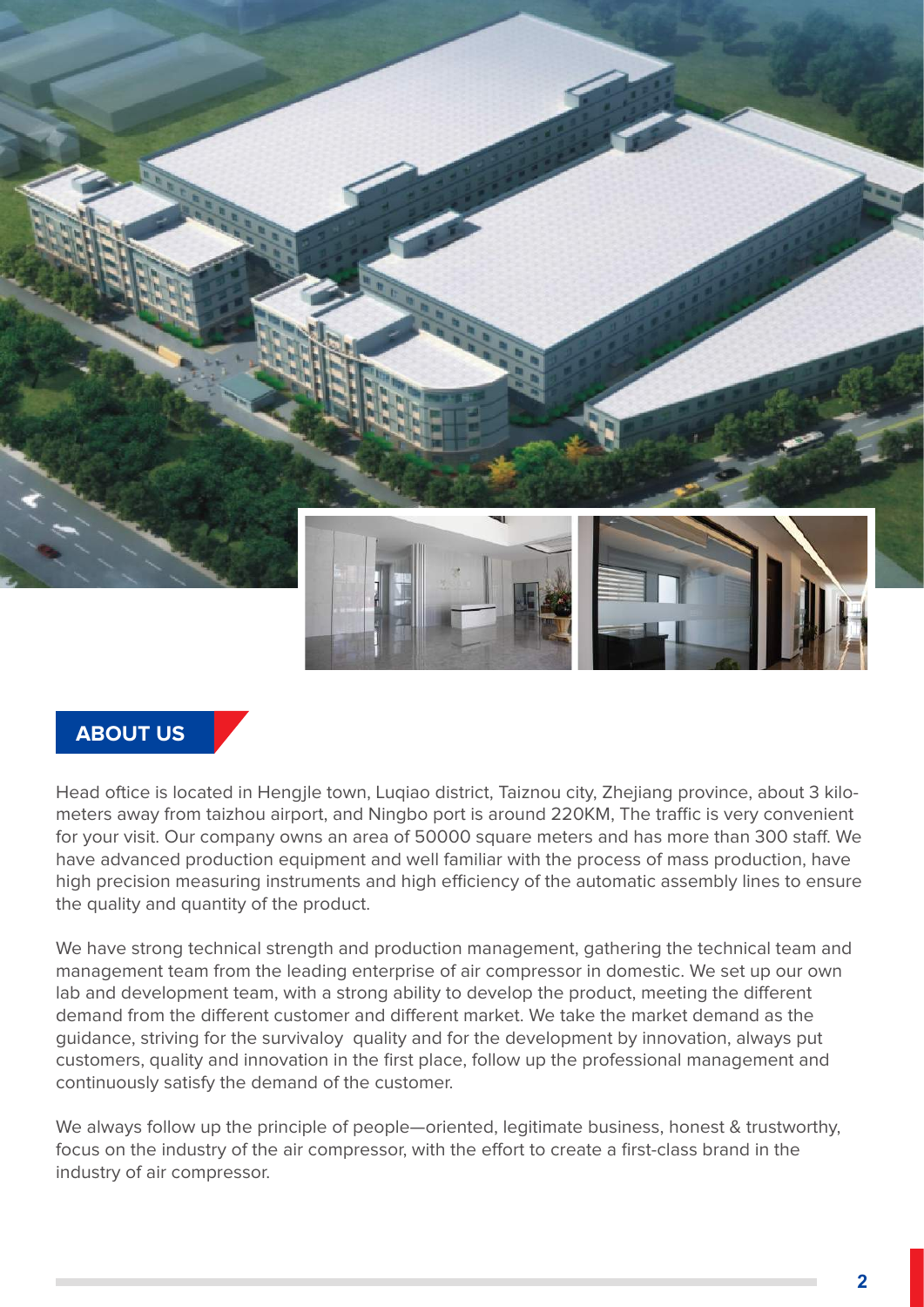We have our own development team with a strong successor to the development of ability and satisfy different customers' needs.

# **COST**

We have our own machining factory. So we can offer the best price and best products directly.

## **QUALITY QUALITY**

We have our own testing lab and advanced and complete in spection equipment, which can ensure the quality of the products

# CAPACITY **CAPACITY**

Our annual screw compressor production capacity is over 40000 pc, piston air compressor production capacity is over 300000 pc. which we can meet the needs of different customers with different purchase quantity.

# **SERVICE SERVICE**

We focus on developing high-quality products for top-end markets. Our products are in line with international standards and are mainly exported to Europe, America, Japan, and other destinations around the world.

# **SHIPMENT SHIPMENT**

We are only 220 kilometers away from the Ningbo Port, it is very convenient and efficient to ship goods to any other countries.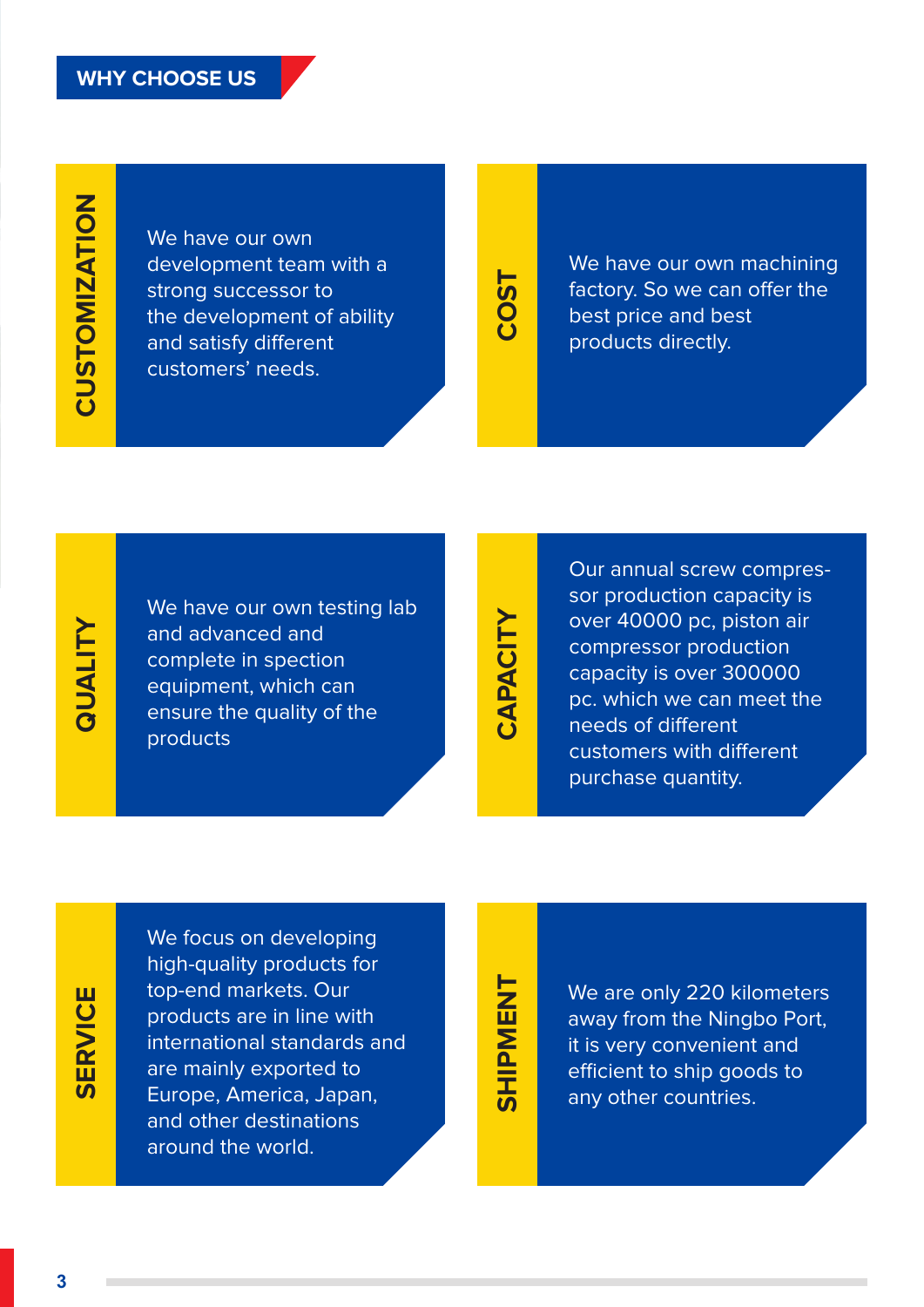Ultra-low frequency speed control technology far surpasses standard VSD compressor systems. Capable of lower than 15Hz operation, this system is truly capable of constant variable pressure operation and significant energy saving.

# **HIGH RELIABILITY HIGH RELIABILITY**

USoft-start feature allows for little or no impact on the power supply system and marginalises mechanical wear and tear up on start-up Leakage is always present in any air system. At full pressure a good system can loose 0.2Mpa. Zerlion VSD machines can reduce that loss by up to 25% simply by supplying the air pressure that is required.

Advanced Vector variable frequency control reduces vibration and noise. The unit can be used without the requirement for a special room. This means saving of all resources required to install a machine in an external location such as pipe and power lines and land. Oil exhaust output is lower than 3ppm thus negating enviromantal impact.

ENERGY SAVING 30% & LONGER LIFE **ENERGY SAVING 30% & LONGER LIFE**

Utilising frequency control for the cooling fan and drive motor allows for up to 30% energy savings. This translates into less frequent servicing of the screw compressor thus further significant savings are achieved over the life of the machine.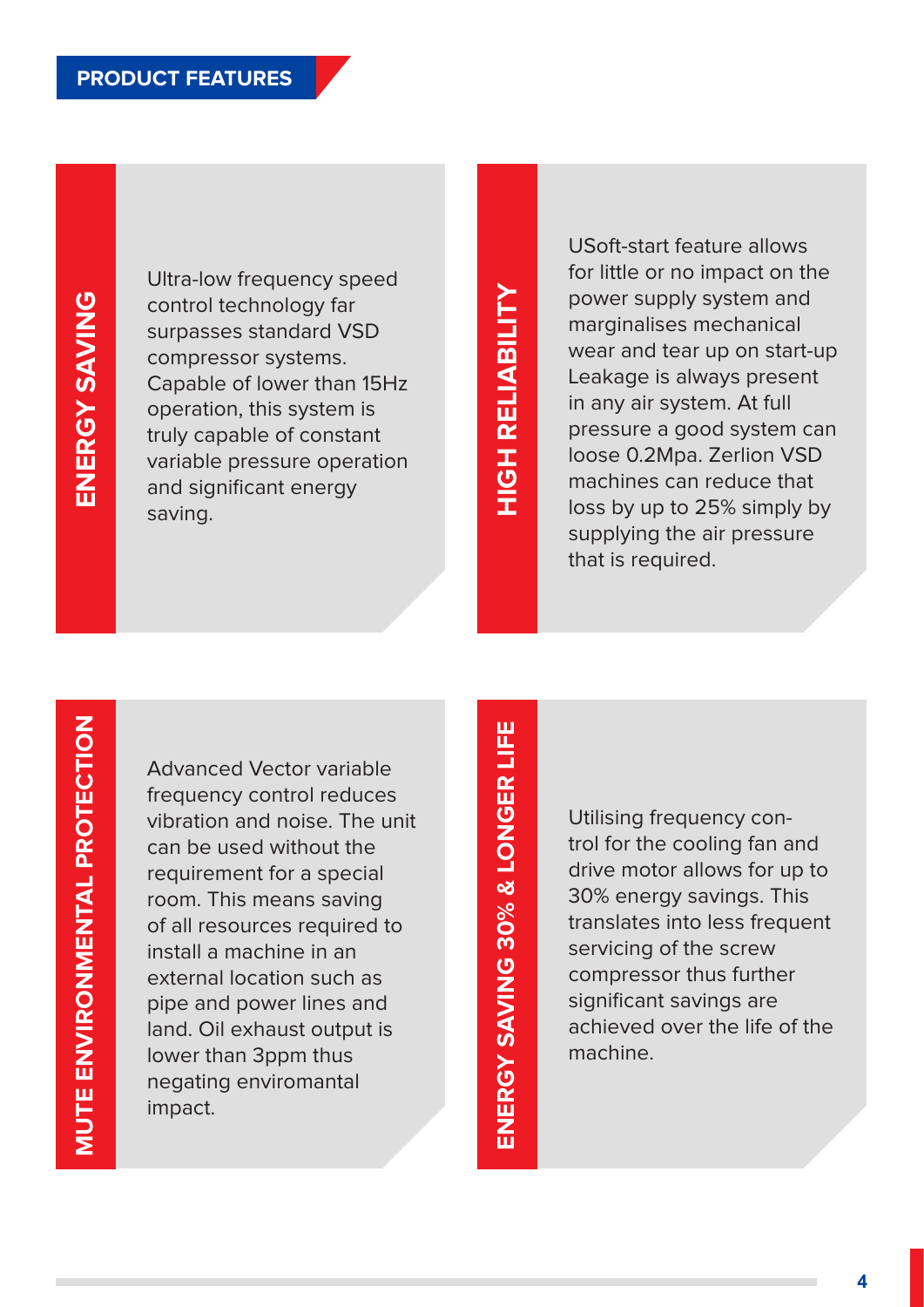

#### **AIR-END**

1. Adopts the international top-level third-generation asymmetric wire twinscrew air end, adheres to the exquisite manufacturing process, adopts the peak high efficiency low-pressure, high-efficiency tooth shape and the axial air inlet design.

2. Optimized flow channel design, with a large rotor, low speed and high efficiency. Increased energy efficiency by 5% -15% compared to the second generation.

3. Uses Swedish SKF heavy-duty bearings, double-lip lip shaft seal, durable and reliable. The bearing design life is 80,000-100,000 hours and the air end design life is about 200,000 hours.

#### **MOTOR**

1. The motor uses high-performance motors of well-known brands. Permanent magnet synchronous motors (PM motors) use high-performance NdFeB permanent magnets which will not lose magnetism under 200 ° and its service life reaches as long as 15 years.

2. The stator coil uses the frequency converter special halo proof enameled wire, the insulation is outstanding and the service life is longer.

3. The motor has the function of temperature protection. It also has a wide range of motor speed regulation, high precision and wide range of volume regulation. The reliability is significantly improved with small size, low noise and large excess current.

4. Protection grade IP55, insulation grade F, effectively protects the motor and increases the service life of the motor, the efficiency is 5%-7% higher than similar products.



## **FAN**

1. The fan uses a large fan design to effectively enhance the fan's heat dissipation effect.The motor adopts a special internal design to adapt to harsh working conditions.

2. The fan motor adopts special winding and high protection grade design to adapt to harsh working conditions.

3. The fan is controlled by the controller to realize the automatic start and stop function, which effectively maintains the normal working temperature of the air compressor lubricant.



#### **COOLER**

1. The heat exchanger uses high-quality raw materials and a unique internal channel design, which increases the heat exchange area and can effectively dissipate heat for the air compressor.

2. The inner wall of the heat exchanger is treated with corrosion protection to increase the service life of the heat exchanger and increase the heat transfer effect.

3. The radiator has passed the strict factory test, and the quality is reliable, which effectively prevents the high temperature of the air compressor and increases the service life of the machine.



#### **INTAKE VALVE**

1. Intake valve is the core component to control the air intake of the air compressor.

2. Adopting the world famous brand air intake valve, it can automatically adjust the air volume by 0-100% according to the requirement of the system air quantity. It promises small pressure loss, stable action and long life consequently reduced operating costs.

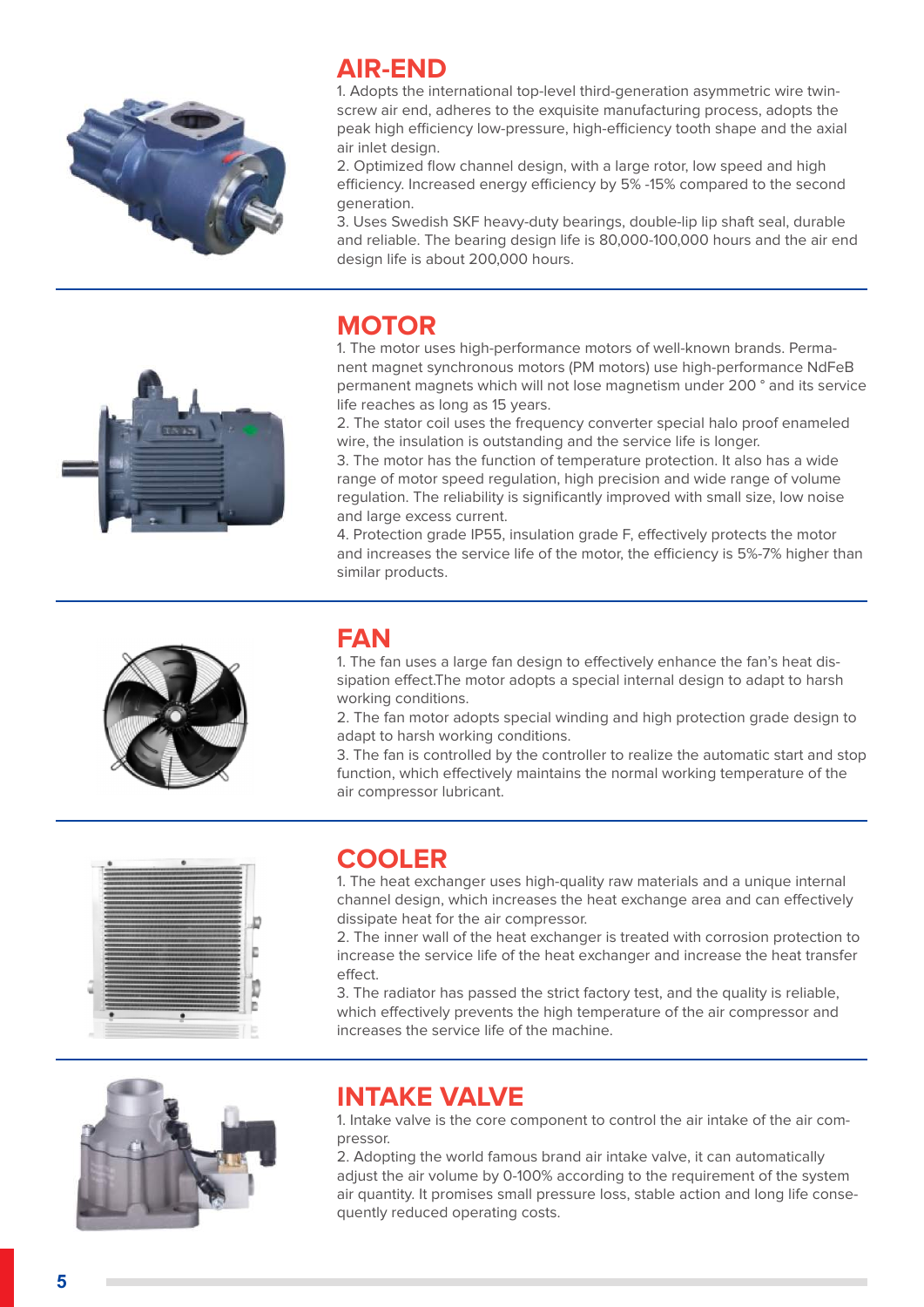

#### **CONTROLLER**

1. Adopts PLC multilanguage control system, beautiful and intuitive interface, easy to operate function, operators can quickly and easily adjust the compressor.

2. 14 protection functions such as overload protection, short circuit protection, reverse protection, low temperature protection, high voltage protection, etc. to fully protect the unit.

3. The advanced microcomputer control drive system realizes intelligent control, air volume variable speed control, automatic adjustment of load start and soft start. Intelligent dynamic control, dynamic display of the working status of each component of the compressor, visual pressure, temperature, current working curve, etc.

4. Large memory and equipped with printer interface; It can use computer remote monitoring or multiple linkage control between air compressors.



#### **INVERTER**

1. The standard is equipped with high frequency reactor, effectively reducing the frequency converter and the external magnetic field dry reactance.

2. Reliably reduces peak current when it is started, realizes stable starting. 3. With high-performance current vector technology, it can easily drive induction motors.

4. High performance, high quality and high power density design, as well as significant improvements in usability, maintainability, environmental protection, installation space, and design standards, can further optimize the user experience.

5. Independent air duct design, resistances to all kinds of severe environmental pollution.

6. Rapidly track the change of pressure and control pressure fluctuation within ±0.01Mpa, optimal power is used to accurately provide necessary air.



#### **OIL FILTER**

1. Adopts high-density filter material, the surface is treated with nano-electroplating.

2. The filter element has uniform pore size, small filter resistance, large flux, strong interception ability and long service life.

3. High filtration accuracy effectively filters impurities in lubricating oil, prolongs the service life of the equipment.



#### **AIR FILTER**

Adopting a design with high dust holding capacity and low flow resistance, which can filter out tiny fixed particles in the air. The dust removal effect can reach 99.5%, ensuring the normal operation of the components of the system and extending the service life.



#### **AIR-OIL SEPARATOR CORE**

The high-quality air-oil separation element and gas-liquid filter element are equipped with advanced three-stage air-oil separation to keep the oil content below 3ppm to ensure the output of high-quality compressed air.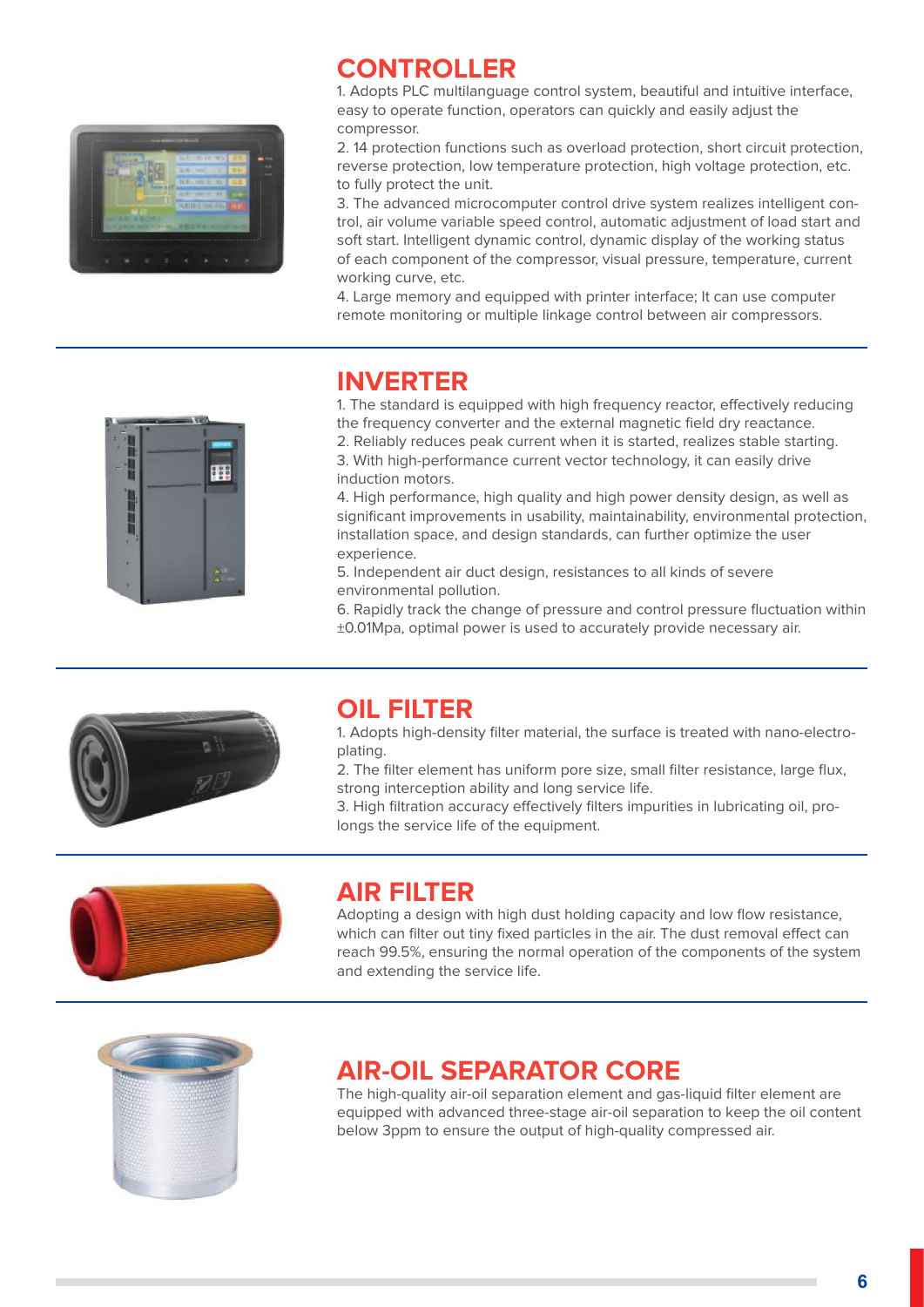

## **FIXED SPEED SCREW AIR COMPRESSOR**

1. Advanced High Efficiency Air End 2. Flexible Coupling Direct Drive 3. Intelligent Microcomputer Control System 4. Safe,Reliable and Efficient Motor 5. Unique Heat Removal & Cooling System



## **FIXED SPEED SCREW AIR COMPRESSOR**

- Advanced High Efficiency Air End
- **Flexible Coupling Direct Drive**
- **Intelligent Microcomputer Control System**
- Safe, Reliable and Efficient Motor
- **Unique Heat Removal & Cooling System**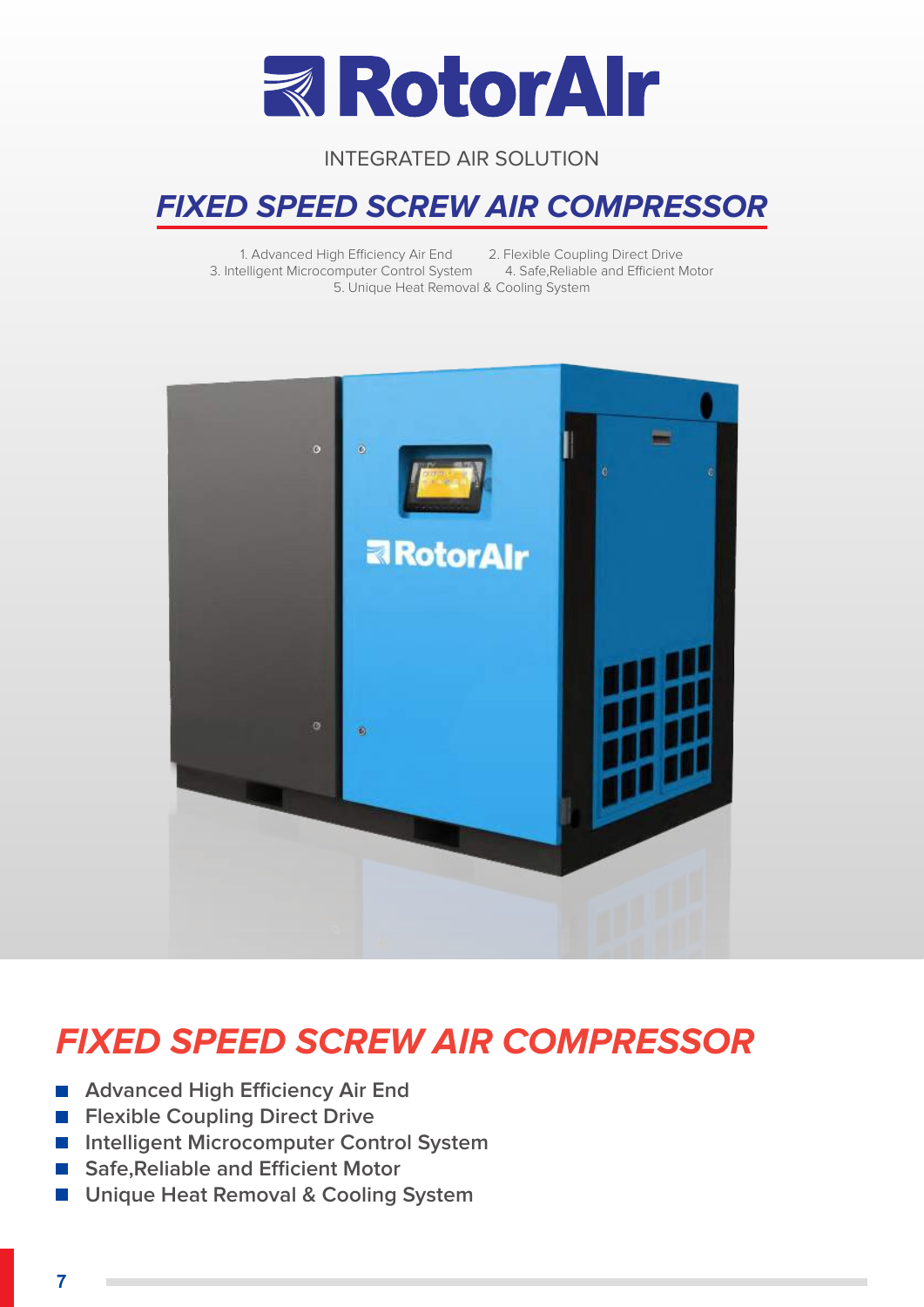

## **FIXED SPEED SCREW AIR COMPRESSOR**

1. Advanced High Efficiency Air End 2. Flexible Coupling Direct Drive 3. Intelligent Microcomputer Control System 4. Safe,Reliable and Efficient Motor 5. Unique Heat Removal & Cooling System





#### **FIXED SPEED SCREW AIR COMPRESSOR**

#### **1. Advanced High Efficiency Air End**

Adopts industry-leading screw air end, high efficiency and low rotating speed.With the third generation tooth type of rotor, cutting-edge geometric design-stable, reliable, energy saving and long service life

#### **2. Flexible Coupling Direct Driven**

Adopts direct connection structure without any loss, transmission efficiency is 100%, maintenance cost is low, disassembleis convenient, greatly save the downtime. Easy maintenance air end maintenance only need to disassemble the air end, motor maintenance only need to disassemble motor, do not affect each other.

#### **3. Intelligent Microcomputer Control System**

Adopts intelligent control system to ensure fully automated intelligent operation, detect exhaust pressure, temperature and other field data, and control the exhaust pressure within the preset pressure range through the intake valve, so as to output stable pressure.

#### **4. Safe,Reliable and Efficient Motor**

Adopts unique low-speed motor, protection grade IP55, insulation grade F, suitable for bad working conditions. High balance precision, high speed running smoothly.

#### **5. Unique Heat Removal &Cooling System**

Adopts advanced design, harmonica radiator, effectively increase the heat dissipation area, run faster and smoother, and take away the heat of the machine in time. The heat exchange effect of the same area is 30% higher than that of the traditional cooler. Even in the Asia-Pacific region with high

temperature and high humidity, the normal operation of the unit can be guaranteed.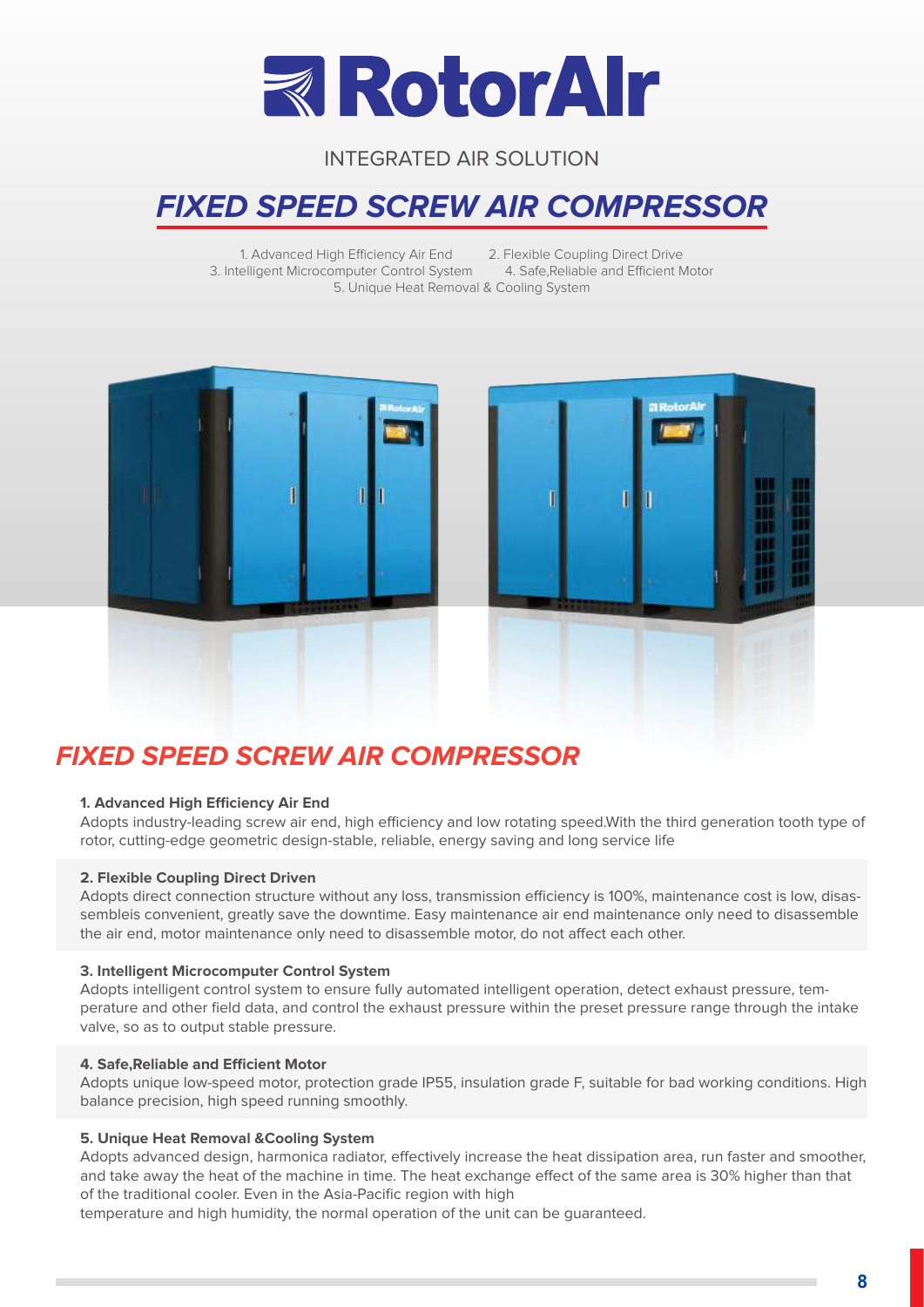

## **FIXED SPEED SCREW AIR COMPRESSOR**

1. Advanced High Efficiency Air End 2. Flexible Coupling Direct Drive<br>
ielligent Microcomputer Control System 4. Safe, Reliable and Efficient Motor 3. Intelligent Microcomputer Control System 5. Unique Heat Removal & Cooling System



### **Fixed Speed Screw Air Compressor Specification 7.5kw-75kw**

| <b>MODEL</b>                  |             | <b>RAI7.5A</b>          | RAI11A                  | <b>RAI15A</b>           | RAI22A           | RAI30A                  | RAI37A           | <b>RAI45A</b>           | <b>RAI55A</b>           | RAI75A                  |
|-------------------------------|-------------|-------------------------|-------------------------|-------------------------|------------------|-------------------------|------------------|-------------------------|-------------------------|-------------------------|
|                               | Power (Kw)  | 7.5                     | 11                      | 15                      | 22               | 30                      | 37               | 45                      | 55                      | 75                      |
| Motor                         | Horsepower  | 10 <sup>°</sup>         | 15                      | 20                      | 30               | 40                      | 50               | 60                      | 75                      | 100                     |
|                               |             | 1.3 / 0.7               | 1.7 / 0.7               | 2.5 / 0.7               | 3.8 / 0.7        | 5.3 / 0.7               | 6.8 / 0.7        | 8.0 / 0.7               | 10.1 / 0.7              | 13.6 / 0.7              |
| Air displace-<br>ment Working |             | 1.2 / 0.8               | 1.6 / 0.8               | 2.3/0.8                 | 3.6 / 0.8        | 5.0 / 0.8               | 6.2 / 0.8        | 7.3/0.8                 | 9.5 / 0.8               | 12.8 / 0.8              |
| pressure (m3/                 | 380V 50Hz   | 1.0 / 1.0               | 1.4 / 1.0               | 2.1 / 1.0               | 3.2 / 1.0        | 4.5/1.0                 | 5.6 / 1.0        | 7.0 / 1.0               | 8.7/1.0                 | 12.3/10                 |
| min) / Mpa                    |             | 0.8/1.3                 | 1.2/1.3                 | 1.9/1.3                 | 2.8/1.3          | 4.0 / 1.3               | 5.0 / 1.2        | 5.9/1.3                 | 7.8/1.3                 | 10.2 / 1.3              |
| Air outlet diameter           |             | <b>DN20</b>             | <b>DN25</b>             | <b>DN25</b>             | <b>DN25</b>      | <b>DN40</b>             | <b>DN40</b>      | <b>DN40</b>             | <b>DN50</b>             | <b>DN50</b>             |
| Lubricant oil volume (L)      |             | 10 <sup>°</sup>         | 16                      | 18                      | 18               | 30                      | 30               | 30                      | 65                      | 65                      |
| Noise level dB(A)             |             | 60±2                    | $62 + 2$                | $62 + 2$                | $64\pm2$         | $66 + 2$                | 66±2             | $68 + 2$                | 70±2                    | 70 <sup>±2</sup>        |
| Driven method                 |             | <b>Direct</b><br>driven | <b>Direct</b><br>driven | <b>Direct</b><br>driven | Direct<br>driven | <b>Direct</b><br>driven | Direct<br>driven | <b>Direct</b><br>driven | <b>Direct</b><br>driven | <b>Direct</b><br>driven |
| Start method                  |             | Y-A                     | $Y - \Delta$            | $Y - \Delta$            | $Y-\Delta$       | Y-Δ                     | Y-Δ              | $Y - \Delta$            | $Y - \Delta$            | Y-Δ                     |
| Weigth (kg)                   |             | 240                     | 400                     | 420                     | 580              | 600                     | 800              | 850                     | 1660                    | 1800                    |
| External<br>dimension         | Length (mm) | 880                     | 1080                    | 1080                    | 1280             | 1280                    | 1400             | 1400                    | 1800                    | 1800                    |
|                               | Width (mm)  | 700<br>750              |                         | 750                     | 850              | 850                     | 1000             | 1000                    | 1230                    | 1230                    |
|                               | Heigth (mm) | 920                     | 1000                    | 1000                    | 1160             | 1160                    | 1290             | 1290                    | 1570                    | 1570                    |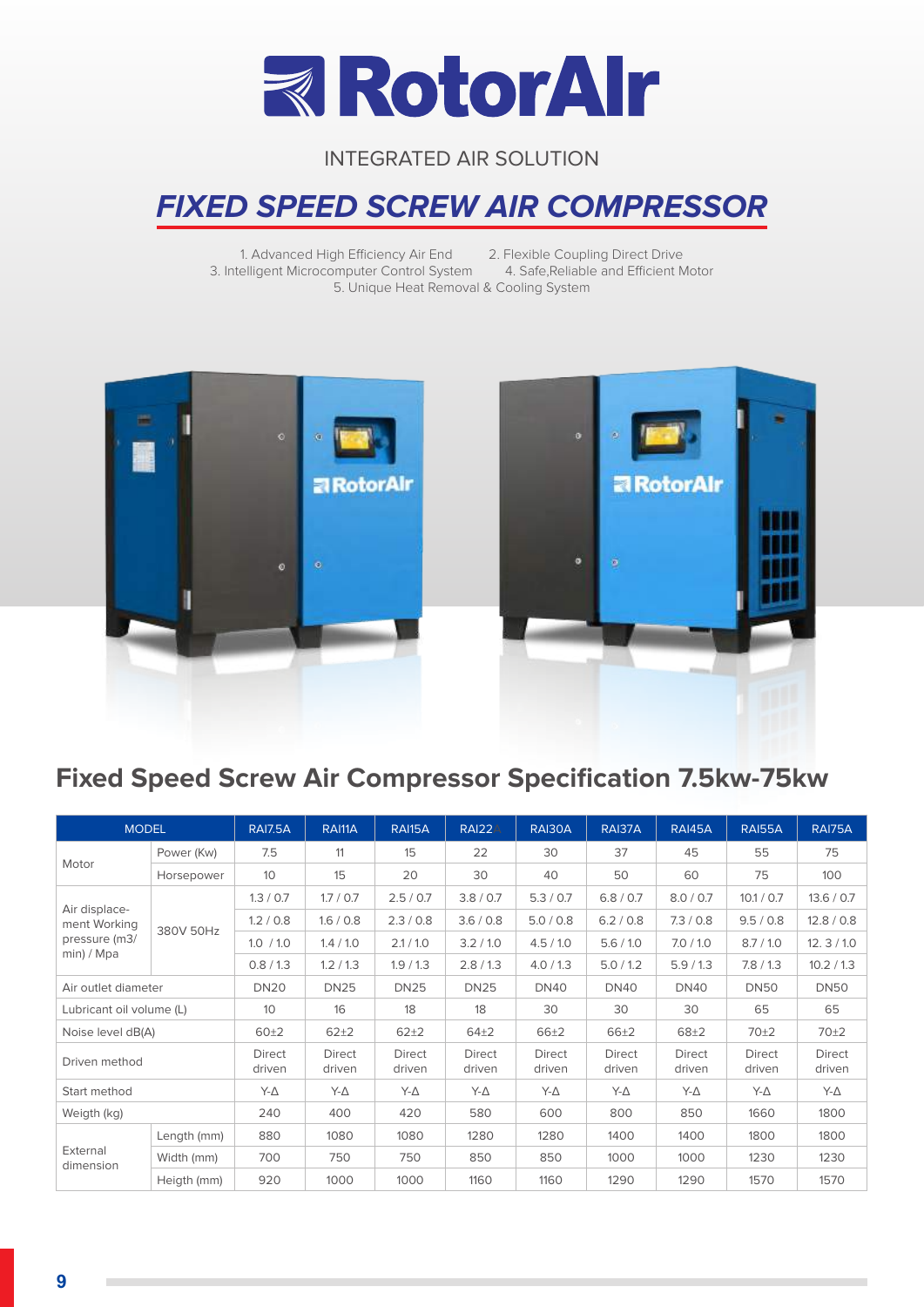

## **FIXED SPEED SCREW AIR COMPRESSOR**

1. Advanced High Efficiency Air End 2. Flexible Coupling Direct Drive<br>elligent Microcomputer Control System 4. Safe, Reliable and Efficient Motor 3. Intelligent Microcomputer Control System 5. Unique Heat Removal & Cooling System



### **Fixed Speed Screw Air Compressor Specification 90kw-355kw**

| <b>MODEL</b>                  |             | RAI90A           | <b>RAI110A</b>          | <b>RAI132A</b>          | <b>RAI160A</b>   | <b>RAI185A</b>          | <b>RAI220A</b>          | <b>RAI250A</b>          | <b>RAI315A</b>          | <b>RAI355A</b>          |
|-------------------------------|-------------|------------------|-------------------------|-------------------------|------------------|-------------------------|-------------------------|-------------------------|-------------------------|-------------------------|
|                               | Power (Kw)  | 90               | 110                     | 132                     | 160              | 185                     | 220                     | 250                     | 315                     | 355                     |
| Motor                         | Horsepower  | 125              | 150                     | 175                     | 215              | 250                     | 300                     | 350                     | 400                     | 450                     |
|                               |             | 16.2 / 0.7       | 21.2 / 0.7              | 24.5 / 0.7              | 28.8 / 0.7       | 32.5 / 0.7              | 36.0 / 0.7              | 43.0 / 0.7              | 52.0 / 0.7              | 64.0 / 0.7              |
| Air displace-<br>ment Working |             | 15.5 / 0.8       | 19.8 / 0.8              | 23.2 / 0.8              | 27.8 / 0.8       | 31.2 / 0.8              | 34.3 / 0.8              | 41.5 / 0.8              | 50.2 / 0.8              | 61.0 / 0.8              |
| pressure (m3/                 | 380V 50Hz   | 14.0 / 1.0       | 17.8 / 1.0              | 20.5 / 1.0              | 25.0 / 1.0       | 28.0 / 1.0              | 30.5 / 1.0              | 38.2 / 1.0              | 44.5 / 1.0              | 56.5/10                 |
| min) / Mpa                    |             | 12.5/13          | 15.5/1.3                | 17.8 / 1.3              | 22.4/1.3         | 25.8/1.3                | 28.0 / 1.3              | 34.9/1.3                | 39.5/1.3                | 49.0 / 1.3              |
| Air outlet diameter           |             | <b>DN50</b>      | <b>DN65</b>             | <b>DN65</b>             | <b>DN65</b>      | <b>DN65</b>             | <b>DN80</b>             | DN80                    | <b>DN80</b>             | <b>DN80</b>             |
| Lubricant oil volume (L)      |             | 72               | 90                      | 90                      | 100              | 100                     | 120                     | 120                     | 140                     | 140                     |
| Noise level dB(A)             |             | 70 <sup>±2</sup> | 70±2                    | 70±2                    | $73\pm2$         | 73±2                    | 80±2<br>80±2            |                         | 80±2                    | 80±2                    |
| Driven method                 |             | Direct<br>driven | <b>Direct</b><br>driven | <b>Direct</b><br>driven | Direct<br>driven | <b>Direct</b><br>driven | <b>Direct</b><br>driven | <b>Direct</b><br>driven | <b>Direct</b><br>driven | <b>Direct</b><br>driven |
| Start method                  |             | Y-Δ              | Y-Δ                     | Y-Δ                     | Y-Δ              | Y-Δ                     | Y-Δ                     | Y-Δ                     | Y-Δ                     | $Y-\Delta$              |
| Weigth (kg)                   |             | 1900             | 2500                    | 2700                    | 3000             | 3500                    | 4000                    | 4500                    | 6000                    | 6500                    |
|                               | Length (mm) | 1800             | 2400                    | 2400                    | 2400             | 3150                    | 3150                    | 3150                    | 3150                    | 3150                    |
| External<br>dimension         | Width (mm)  | 1230             | 1470                    | 1470                    | 1470             | 1980                    | 1980                    | 1980                    | 1980                    | 1980                    |
|                               | Heigth (mm) | 1570             | 1840                    | 1840                    | 1840             | 2150                    | 2150                    | 2150                    | 2150                    | 2150                    |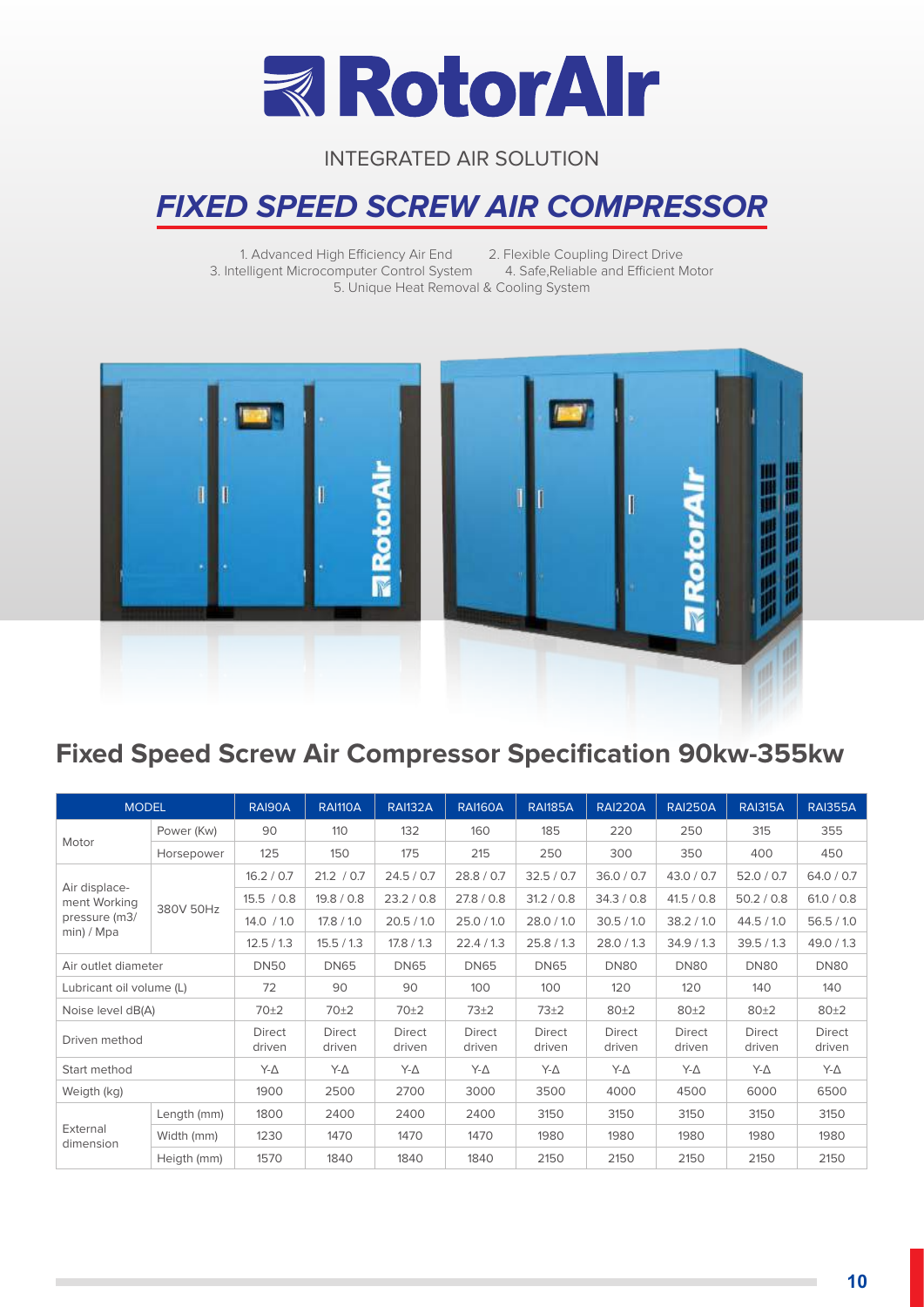

## **PM VSD SCREW AIR COMPRESSOR**

1. Intelligent Control System 2. The Latest Generation High Efficiency Permanent Motor 3. The Latest Generation Super Stable Inverter 4. Wide Working Frequency Range To Save Energy 5. Small Start-up Impact 6.Low Noise



## **PM VSD SCREW AIR COMPRESSOR**

- **Intelligent Control System**
- **The Latest Generation High Efficiency Permanent Motor**
- The Latest Generation Super Stable Inverter
- Wide Working Frequency Range To Save Energy
- **Small Start-up Impact**
- **Low Noise**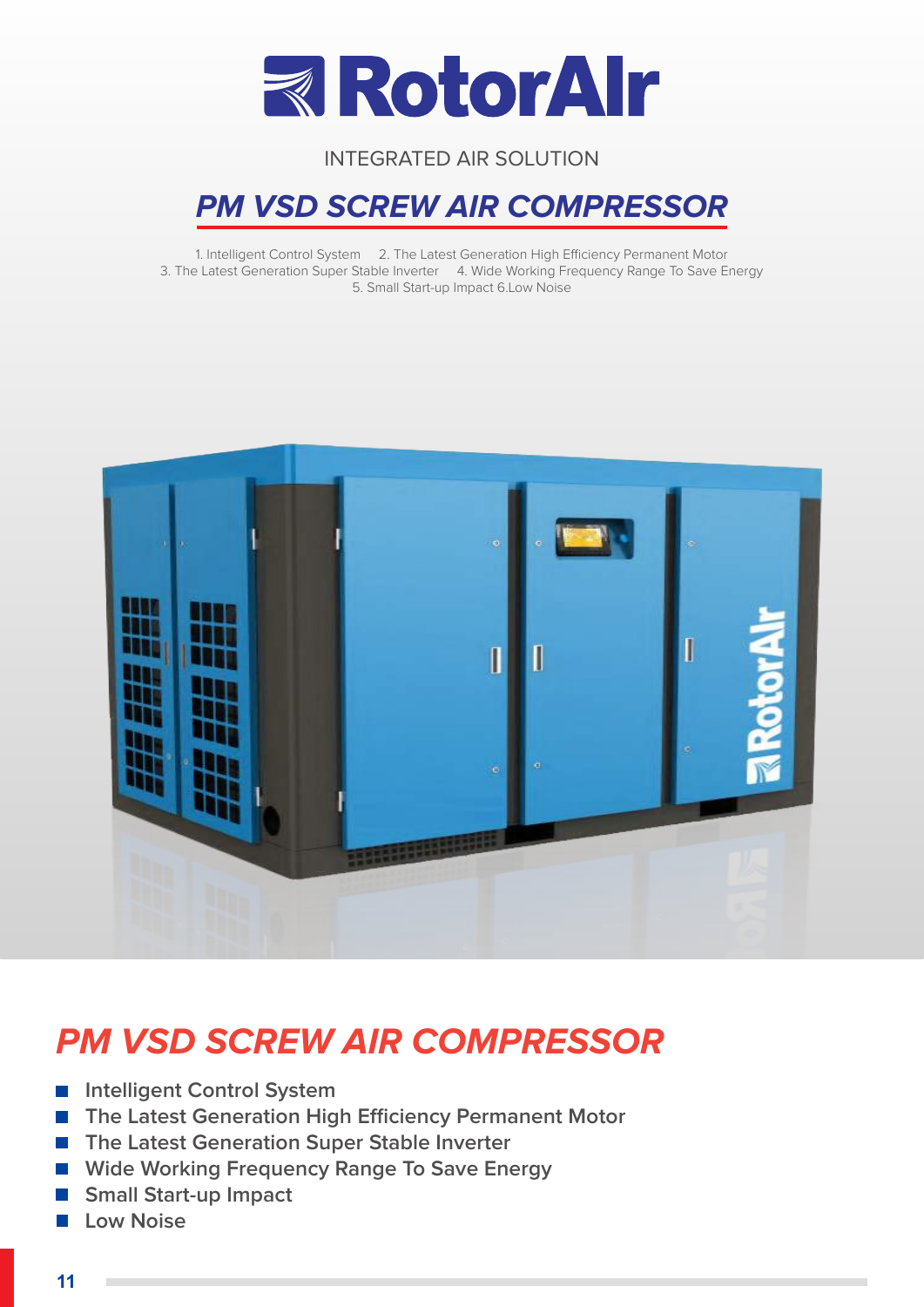

## **PM VSD SCREW AIR COMPRESSOR**

1. Intelligent Control System 2. The Latest Generation High Efficiency Permanent Motor 3. The Latest Generation Super Stable Inverter 4. Wide Working Frequency Range To Save Energy 5. Small Start-up Impact 6.Low Noise





## **PM VSD SCREW AIR COMPRESSOR**

#### **1. Intelligent Control System**

Direct display of discharge temperature and pressure, operating frequency,current,power,operating state. Real time monitoring of discharge temperature and pressure, current, frequency fluctuations.

#### **2. The Latest Generation High Efficiency Permanent Motor**

Insulation grade F, protective grade IP55, suitable for the bad working conditions. No gearbox design, motor and main rotor through the coupling directly connected, high transmission efficiency. Wide range of speed regulation, high precision, wide range of air flow regulation. The efficiency of the permanent magnet motor is higher 3%-5% than regular motor, efficiency is constant, when the speed drops, still remain the high efficiency.

#### **3. The Latest Generation Super Stable Inverter**

Constant pressure air supply, air supply pressure is accurately controlled within 0.01Mpa. Constant temperature air supply, general constant temperature set at 85°C make the best oil lubrication effect and avoid high temperature to stop. No empty load, reduce energy consumption by 45%, eliminate excess pressure. For each 0.1mpa increase of air compressor pressure, energy consumption increases by 7%. Vector air supply, accurate calculation, to ensure that the air compressor production and customer system air demand at all times to maintain the same.

#### **4. Wide Working Frequency Range To Save Energy**

Frequency conversion ranges from 5% to 100%. When the user s gas fluctuation is large, the more obvious energy saving effect and the lower the low-frequency running noise, applicable to any place.

#### **5. Small Start-up Impact**

Use frequency conversion permanent magnet motor, start smooth and soft.When the motor starts, the current does not exceed the rated current, which does not affect the power grid and the mechanical wear of the main engine, greatly reduces the power failure and prolongs the service life of the main screw machine.

#### **6. Low Noise**

The inverter is a soft start device, the start-up impact very small, noise will be very low when start-up. At the same time, PM VSD compressor running frequency is less than the fixed speed compressor during stable operation, mechanical noise decreases very much.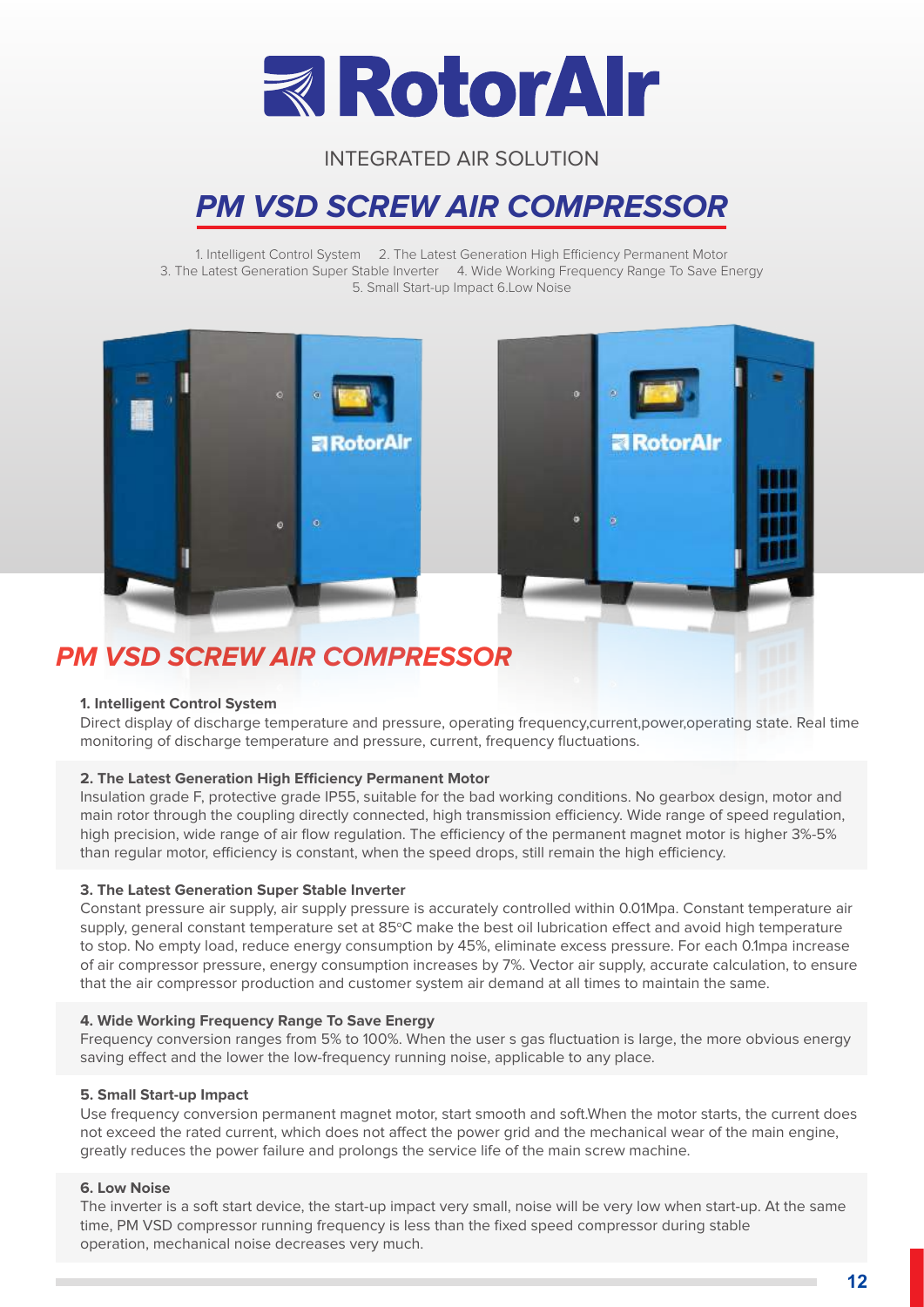

## **PM VSD SCREW AIR COMPRESSOR**

1. Intelligent Control System 2. The Latest Generation High Efficiency Permanent Motor 3. The Latest Generation Super Stable Inverter 4. Wide Working Frequency Range To Save Energy 5. Small Start-up Impact 6.Low Noise



## **PM VSD Screw Air Compressor Specification 7.5kw-75kw**

|                               | <b>MODEL</b>        |                         | RAI11PM                 | RAI15PM                 | RAI22PM                 | RAI30PM                 | RAI37PM                 | RAI45PM                 | RAI55PM          | RAI75PM                 |
|-------------------------------|---------------------|-------------------------|-------------------------|-------------------------|-------------------------|-------------------------|-------------------------|-------------------------|------------------|-------------------------|
|                               | Power (Kw)          | 7.5                     | 11                      | 15                      | 22                      | 30                      | 37                      | 45                      | 55               | 75                      |
| Motor                         | Horsepower          | 10 <sup>°</sup>         | 15                      | 20                      | 30                      | 40                      | 50                      | 60                      | 75               | 100                     |
|                               |                     | 1.3 / 0.7               | 1.7 / 0.7               | 2.5 / 0.7               | 3.8 / 0.7               | 5.3 / 0.7               | 6.8 / 0.7               | 8.0 / 0.7               | 10.1 / 0.7       | 13.6 / 0.7              |
| Air displace-<br>ment Working | 380V 50Hz           | 1.2 / 0.8               | 1.6 / 0.8               | 2.3/0.8                 | 3.6 / 0.8               | 5.0 / 0.8               | 6.2 / 0.8               | 7.3 / 0.8               | 9.5 / 0.8        | 12.8 / 0.8              |
| pressure (m3/                 |                     | 1.0 / 1.0               | 1.4 / 1.0               | 2.1 / 1.0               | 3.2 / 1.0               | 4.5/1.0                 | 5.6/1.0                 | 7.0 / 1.0               | 8.7/1.0          | 12.3/10                 |
| min) / Mpa                    |                     | 0.8/1.3                 | 1.2 / 1.3               | 1.9/1.3                 | 2.8/1.3                 | 4.0 / 1.3               | 5.0 / 1.2               | 5.9/1.3                 | 7.8/1.3          | 10.2 / 1.3              |
|                               | Air outlet diameter |                         | <b>DN25</b>             | <b>DN25</b>             | <b>DN25</b>             | <b>DN40</b>             | <b>DN40</b>             | <b>DN40</b>             | <b>DN50</b>      | <b>DN50</b>             |
| Lubricant oil volume (L)      |                     | 10 <sup>°</sup>         | 16                      | 18                      | 18                      | 30                      | 30                      | 30                      | 65               | 65                      |
| Noise level dB(A)             |                     | 60±2                    | $62 + 2$                | $62 + 2$                | $64\pm2$                | $66 + 2$                | $66 + 2$                | $68 + 2$                | 70±2             | 70±2                    |
| Driven method                 |                     | <b>Direct</b><br>driven | <b>Direct</b><br>driven | <b>Direct</b><br>driven | <b>Direct</b><br>driven | <b>Direct</b><br>driven | <b>Direct</b><br>driven | <b>Direct</b><br>driven | Direct<br>driven | <b>Direct</b><br>driven |
| Start method                  |                     | PM VSD                  | PM VSD                  | PM VSD                  | PM VSD                  | PM VSD                  | PM VSD                  | PM VSD                  | PM VSD           | PM VSD                  |
| Weigth (kg)                   |                     | 240                     | 400                     | 420                     | 580                     | 600                     | 800                     | 850                     | 1660             | 1800                    |
| External<br>dimension         | Length (mm)         | 880                     | 1080                    | 1080                    | 1280                    | 1280                    | 1400                    | 1400                    | 1800             | 1800                    |
|                               | Width (mm)          | 700                     | 750                     | 750                     | 850                     | 850                     | 1000                    | 1000                    | 1230             | 1230                    |
|                               | Heigth (mm)         | 920                     | 1000                    | 1000                    | 1160                    | 1160                    | 1290                    | 1290                    | 1570             | 1570                    |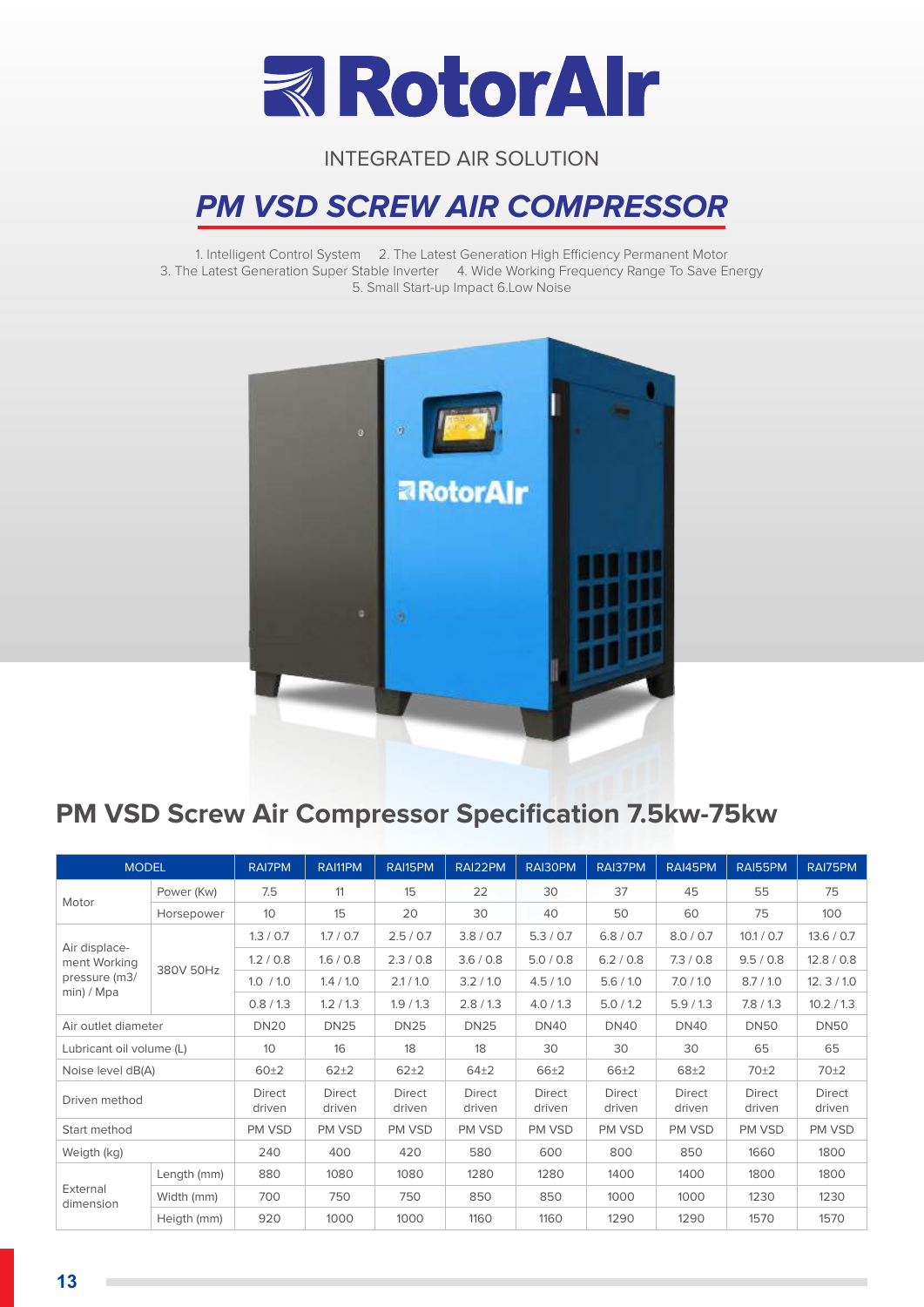

## **PM VSD SCREW AIR COMPRESSOR**

1. Intelligent Control System 2. The Latest Generation High Efficiency Permanent Motor 3. The Latest Generation Super Stable Inverter 4. Wide Working Frequency Range To Save Energy 5. Small Start-up Impact 6.Low Noise



## **PM VSD Screw Air Compressor Specification 90kw-355kw**

|                               | <b>MODEL</b> |                  | RAI110PM         | RAI132PM                | RAI160PM         | <b>RAI185PM</b>         | RAI220PM         | RAI250PM                | <b>RAI315</b>           | <b>RAI355PM</b>  |
|-------------------------------|--------------|------------------|------------------|-------------------------|------------------|-------------------------|------------------|-------------------------|-------------------------|------------------|
| Motor                         | Power (Kw)   | 90               | 110              | 132                     | 160              | 185                     | 220              | 250                     | 315                     | 355              |
|                               | Horsepower   | 125              | 150              | 175                     | 215              | 250                     | 300              | 350                     | 400                     | 450              |
|                               |              | 16.2 / 0.7       | 21.2 / 0.7       | 24.5 / 0.7              | 28.8 / 0.7       | 32.5 / 0.7              | 36.0 / 0.7       | 43.0 / 0.7              | 52.0 / 0.7              | 64.0 / 0.7       |
| Air displace-<br>ment Working | 380V 50Hz    | 15.5 / 0.8       | 19.8 / 0.8       | 23.2 / 0.8              | 27.8 / 0.8       | 31.2 / 0.8              | 34.3 / 0.8       | 41.5 / 0.8              | 50.2 / 0.8              | 61.0 / 0.8       |
| pressure (m3/                 |              | 14.0 / 1.0       | 17.8 / 1.0       | 20.5 / 1.0              | 25.0 / 1.0       | 28.0 / 1.0              | 30.5 / 1.0       | 38.2 / 1.0              | 44.5 / 1.0              | 56.5/10          |
| min) / Mpa                    |              | 12.5/13          | 15.5/1.3         | 17.8 / 1.3              | 22.4/1.3         | 25.8/1.3                | 28.0 / 1.3       | 34.9/1.3                | 39.5/1.3                | 49.0 / 1.3       |
| Air outlet diameter           |              | <b>DN50</b>      | <b>DN65</b>      | <b>DN65</b>             | <b>DN65</b>      | <b>DN65</b>             | <b>DN80</b>      | <b>DN80</b>             | <b>DN80</b>             | <b>DN80</b>      |
| Lubricant oil volume (L)      |              | 72               | 90               | 90                      | 100              | 100                     | 120              | 120                     | 140                     | 140              |
| Noise level dB(A)             |              | 70 <sup>±2</sup> | 70±2             | 70±2                    | $73\pm2$         | $73\pm2$                | 80±2<br>80±2     |                         | 80±2                    | 80±2             |
| Driven method                 |              | Direct<br>driven | Direct<br>driven | <b>Direct</b><br>driven | Direct<br>driven | <b>Direct</b><br>driven | Direct<br>driven | <b>Direct</b><br>driven | <b>Direct</b><br>driven | Direct<br>driven |
| Start method                  |              | PM VSD           | PM VSD           | PM VSD                  | PM VSD           | PM VSD                  | PM VSD           | PM VSD                  | PM VSD                  | PM VSD           |
| Weigth (kg)                   |              | 1900             | 2500             | 2700                    | 3000             | 3500                    | 4000             | 4500                    | 6000                    | 6500             |
| External<br>dimension         | Length (mm)  | 1800             | 2400             | 2400                    | 2400             | 3150                    | 3150             | 3150                    | 3150                    | 3150             |
|                               | Width (mm)   | 1230             | 1470             | 1470                    | 1470             | 1980                    | 1980             | 1980                    | 1980                    | 1980             |
|                               | Heigth (mm)  | 1570             | 1840             | 1840                    | 1840             | 2150                    | 2150             | 2150                    | 2150                    | 2150             |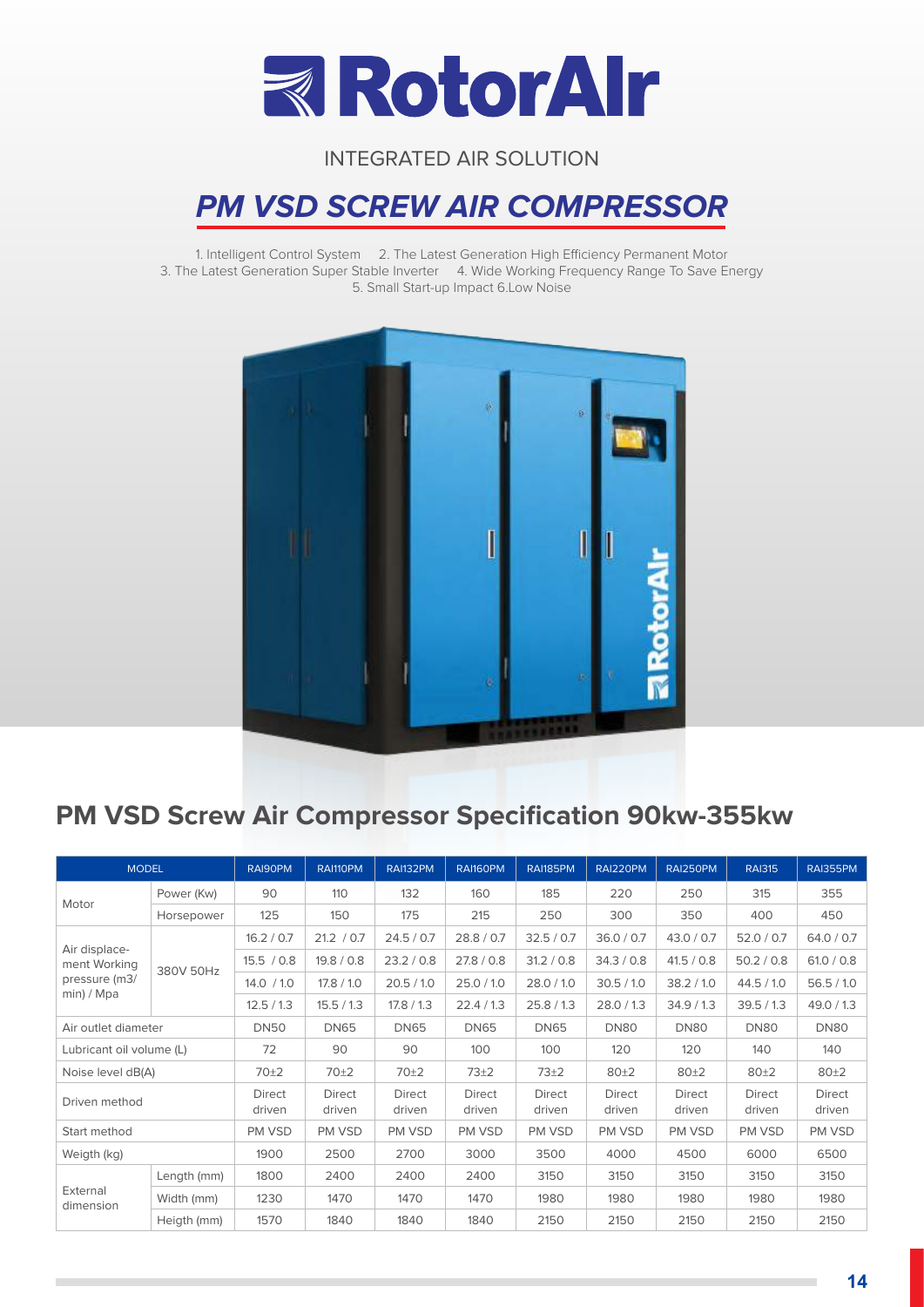

## **TWO-STAGE PM VSD SCREW AIR COMPRESSOR**

1. More Energy Efficient 2. More Stable 3. More Efficient 4. More Comfortable 5. More Compact



#### **FEATURES**

1. Two-stage compression reduces the compression ratio of each stage, reduces internal leakage, improves volumetric efficiency, reduces bearing load, and increases the life of the air end.

2. Two-stage PM VSD replaces single-stage compression, and the displacement is increased by nearly 15%, which can achieve an additional 15% energy saving effect.

3. The rotor adopts the latest patented rotor UV profile, which has been refined by more than 20 procedures to ensure the accuracy, reliability, and effectiveness of the rotor profile.

4. Two-stage PM VSD air compressor mainframe is more efficient and more energy-saving. It can save up to 40% energy compared with ordinary industrial frequency machines. Calculated at 8000h/unit/year, it can save electricity costs 30,000 USD per year.

#### **ADVANTAGES**

#### **1. More Energy Efficient**

Two-stage PM VSD rotor is directly driven through the gears, and each stage of the rotor can obtain the best speed. The Air end is always running at the best energy-saving speed. The frequency conversion soft-start reduces the energy consumption of the air compressor during startup. By controlling the pressure between stages, the compressor always works at the best efficiency point under different working conditions. Compared with single-stage fixed speed air compressor, in principle, two-stage PM VSD air compressor can save 40% energy.

#### **2. More Stable**

There is no mechanical transmission failure, the motor, and the male rotor adopt an integrated shaft structure, and there is no need for coupling and gear transmission, eliminating the hidden danger of coupling and gear failure.

#### **3. More Efficient**

PM VSD motor+ no transmission efficiency loss.

PM VSD motor has the advantages of energy-saving and excellent performance.

The one-piece structure can reduce the efficiency loss of coupling and gear.

#### **4. More Comfortable**

Low noise and low vibration. No motor and bearing noise, no gear noise, no coupling noise.

#### **5. More Compact**

The PM VSD motor is small in size, and the integrated structure saves space.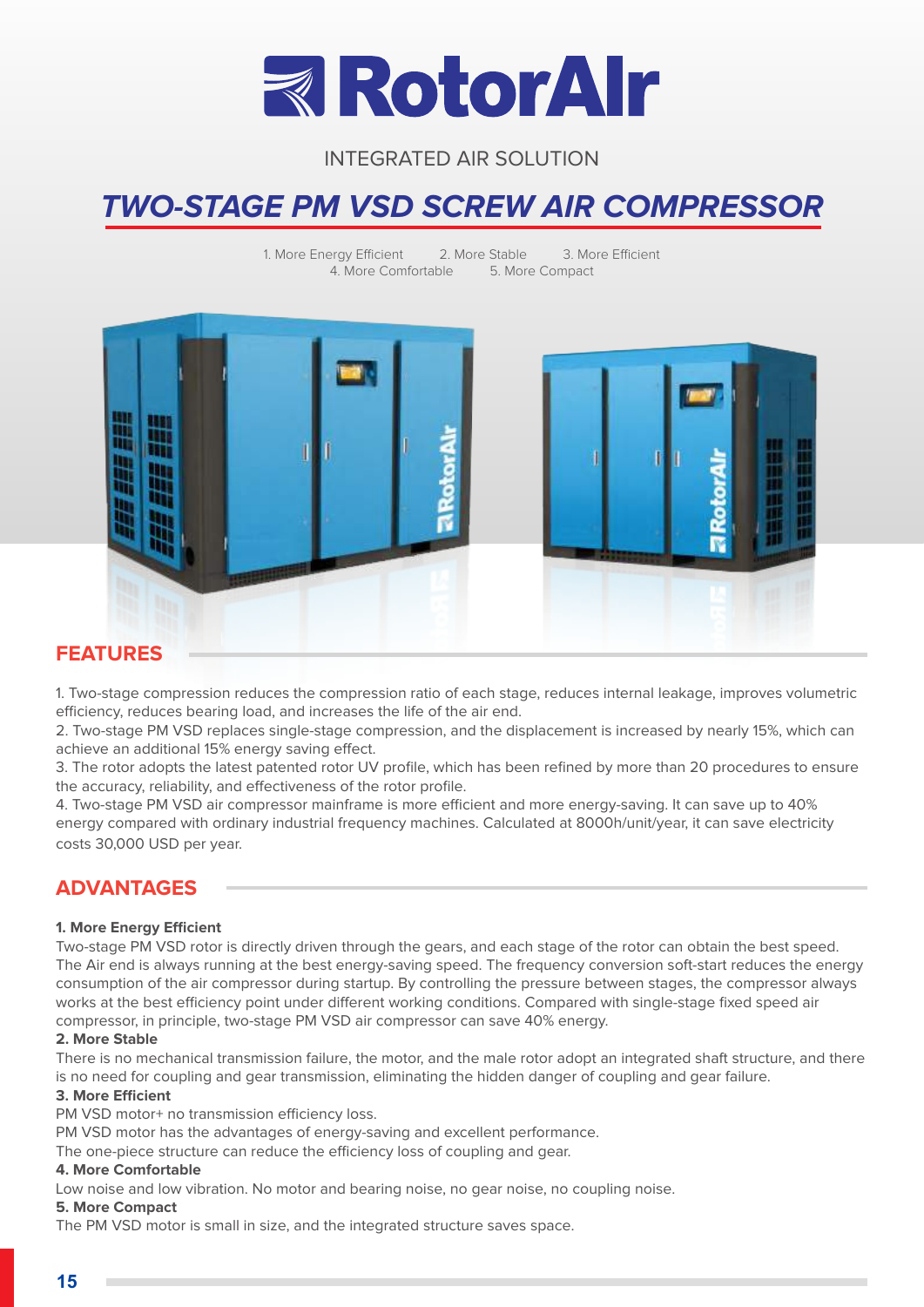## **TWO STAGE PM VSD Screw Air Compressor Specification 7.5kw-75kw**

| <b>MODEL</b>                  |             | RAI15II-PM       | RAI18II-PM              | RAI22II-PM              | RAI30II-PM       | RAI37II-PM              | RAI45II-PM              | RAI55II-PM       | RAI75II-PM              |
|-------------------------------|-------------|------------------|-------------------------|-------------------------|------------------|-------------------------|-------------------------|------------------|-------------------------|
|                               | Power (Kw)  | 15               | 18:05                   | 22                      | 30               | 37                      | 45                      | 55               | 75                      |
| Motor                         | Horsepower  | 20               | 25                      | 30                      | 40               | 50                      | 60                      | 75               | 100                     |
|                               |             | 3.0 / 0.7        | 3.6 / 0.7               | 4.2 / 0.7               | 6.5 / 0.7        | 7.2 / 0.7               | 9.8 / 0.7               | 12.8 / 0.7       | 17.5 / 0.7              |
| Air displace-<br>ment Working |             | 2.9/0.8          | 3.5/0.8                 | 4.1 / 0.8               | 6.4 / 0.8        | 7.1 / 0.8               | 9.7 / 0.8               | 12.5 / 0.8       | 16.5 / 0.8              |
| pressure (m3/                 | 380V 50Hz   | 2.4 / 1.0        | 2.9/10                  | 3.5/1.0                 | 4.9/10           | 6.3 / 1.0               | 7.8/1.0                 | 9.6 / 1.0        | 12.5/10                 |
| min) / Mpa                    |             | 2.2 / 1.3        | 2.5/1.3                 | 3.2 / 1.3               | 4.2 / 1.3        | 5.4/1.2                 | 6.5/1.3                 | 8.6 / 1.3        | 11.2 / 1.3              |
| Air outlet diameter           |             | <b>DN25</b>      | <b>DN25</b>             | <b>DN25</b>             | <b>DN40</b>      | <b>DN40</b>             | <b>DN40</b>             | <b>DN50</b>      | <b>DN50</b>             |
| Lubricant oil volume (L)      |             | 18               | 16                      | 18                      | 30               | 30                      | 30                      | 65               | 65                      |
| Noise level dB(A)             |             | $62 + 2$         | $62+2$                  | $64\pm2$                | $66 + 2$         | $66 + 2$                | $68 + 2$                | 70±2             | 70±2                    |
| Driven method                 |             | Direct<br>driven | <b>Direct</b><br>driven | <b>Direct</b><br>driven | Direct<br>driven | <b>Direct</b><br>driven | <b>Direct</b><br>driven | Direct<br>driven | <b>Direct</b><br>driven |
| Start method                  |             | PM VSD           | PM VSD                  | PM VSD                  | PM VSD           | PM VSD                  | PM VSD                  | PM VSD           | PM VSD                  |
| Weigth (kg)                   |             | 780              | 800                     | 820                     | 1080             | 1100                    | 1120                    | 2080             | 2100                    |
|                               | Length (mm) | 1480             | 1480-                   | 1480                    | 1720             | 1720                    | 1720                    | 21000            | 2100                    |
| External<br>dimension         | Width (mm)  | 850              | 850                     | 850                     | 1110             | 1110                    | 1110                    | 1350             | 1350                    |
|                               | Heigth (mm) | 1180             | 1180                    | 1180                    | 1480             | 1480                    | 1480                    | 1720             | 1720                    |

## **TWO STAGE PM VSD Screw Air Compressor Specification 90kw-355kw**

| <b>MODEL</b>                  |             | RAI90II-PM              | RAI110II-PM      | <b>RAI132II-PM</b> | RAI160II-PM      | RAI185II-PM      | RAI200II-PM      | <b>RAI220II-PM</b>      | RAI250II-PM      | <b>RAI355PM</b>  |
|-------------------------------|-------------|-------------------------|------------------|--------------------|------------------|------------------|------------------|-------------------------|------------------|------------------|
|                               | Power (Kw)  | 90                      | 110              | 132                | 160              | 185              | 200              |                         | 250              | 355              |
| Motor                         | Horsepower  | 125                     | 150              | 175                | 215              | 250              | 270              | 300                     | 350              | 450              |
|                               |             | 20.8 / 0.7              | 24.5 / 0.7       | 30.0 / 0.7         | 34.5 / 0.7       | 41.0 / 0.7       | 44.6 / 0.7       | 48.6 / 0.7              | 55.0 / 0.7       | 64.0 / 0.7       |
| Air displace-<br>ment Working | 380V 50Hz   | 19.8 / 0.8              | 23.5/0.8         | 28.0 / 0.8         | 33.6 / 0.8       | 38.4 / 0.8       | 43.0 / 0.8       | 47.0 / 0.8              | 54.0 / 0.8       | 61.0 / 0.8       |
| pressure (m3/                 |             | 16.9 / 1.0              | 19.7 / 1.0       | 23.5/10            | 30.0 / 1.0       | 32.5/10          | 38.5 / 1.0       | 41.0 / 1.0              | 46.0 / 1.0       | 56.5/10          |
| min) / Mpa                    |             | 14.3 / 1.3              | 17.6 / 1.3       | 19.8 / 1.3         | 23.8/1.3         | 28.6 / 1.3       | 32.8/1.3         | 38.0 / 1.3              | 40.0 / 1.3       | 49.0 / 1.3       |
| Air outlet diameter           |             | <b>DN50</b>             | <b>DN65</b>      | <b>DN65</b>        | <b>DN65</b>      | <b>DN65</b>      | <b>DN80</b>      | <b>DN80</b>             | <b>DN80</b>      | <b>DN80</b>      |
| Lubricant oil volume (L)      |             | 72                      | 90               | 90                 | 100              | 100              | 120              | 120                     | 140              | 140              |
| Noise level dB(A)             |             | 70±2                    | 70±2             | $73\pm2$           | $73\pm2$         | 73±2             | 80±2             | 80±2                    | 80±2             | 80±2             |
| Driven method                 |             | <b>Direct</b><br>driven | Direct<br>driven | Direct<br>driven   | Direct<br>driven | Direct<br>driven | Direct<br>driven | <b>Direct</b><br>driven | Direct<br>driven | Direct<br>driven |
| Start method                  |             | PM VSD                  | PM VSD           | PM VSD             | PM VSD           | PM VSD           | PM VSD           | PM VSD                  | PM VSD           | PM VSD           |
| Weigth (kg)                   |             | 3280                    | 3480             | 3980               | 4280             | 5450             | 5600             | 6500                    | 6600             | 6500             |
|                               | Length (mm) | 2460                    | 2460             | 2900               | 2900             | 3800             | 3800             | 3800                    | 3800             | 3150             |
| External<br>dimension         | Width (mm)  | 1700                    | 1700             | 1800               | 1800             | 1980             | 1980             | 1980                    | 1980             | 1980             |
|                               | Heigth (mm) | 1900                    | 1900             | 2020               | 2020             | 2150             | 2150             | 2150                    | 2150             | 2150             |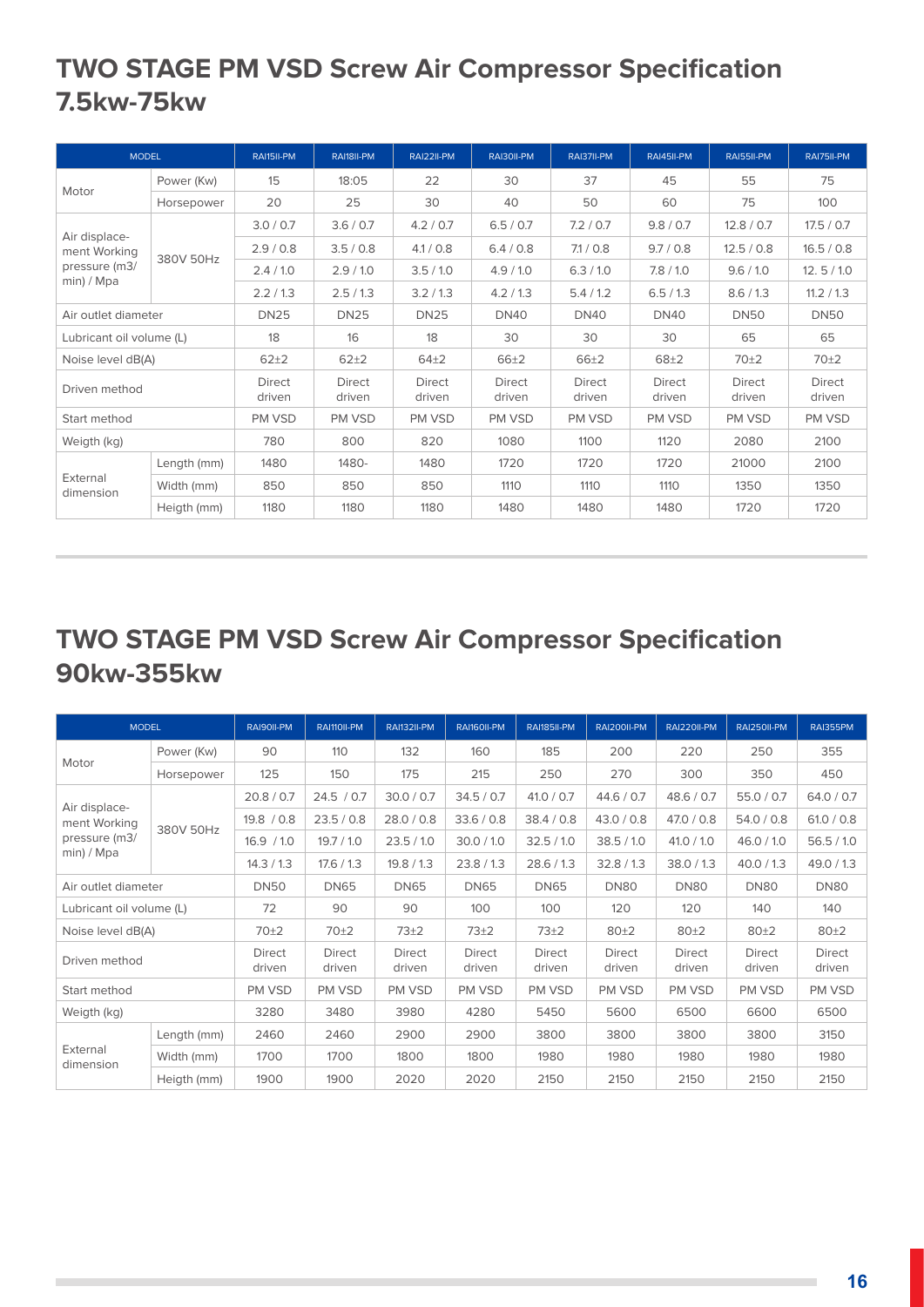

## **4-IN-1 AIR COMPRESSOR**



## **WHY CHOOSE A 4-IN-1 AIR COMPRESSOR?**

1. Two-stage compression reduces the compression ratio of each stage, reduces internal leakage, improves volumetric efficiency, reduces bearing load, and increases the life of the air end.

2. Two-stage PM VSD replaces single-stage compression, and the displacement is increased by nearly 15%, which can achieve an additional 15% energy saving effect.

3. The rotor adopts the latest patented rotor UV profile, which has been refined by more than 20 procedures to ensure the accuracy, reliability, and effectiveness of the rotor profile.

4. Two-stage PM VSD air compressor mainframe is more efficient and more energy-saving. It can save up to 40%

energy compared with ordinary industrial frequency machines. Calculated at 8000h/unit/year, it can save electricity costs 30,000 USD per year.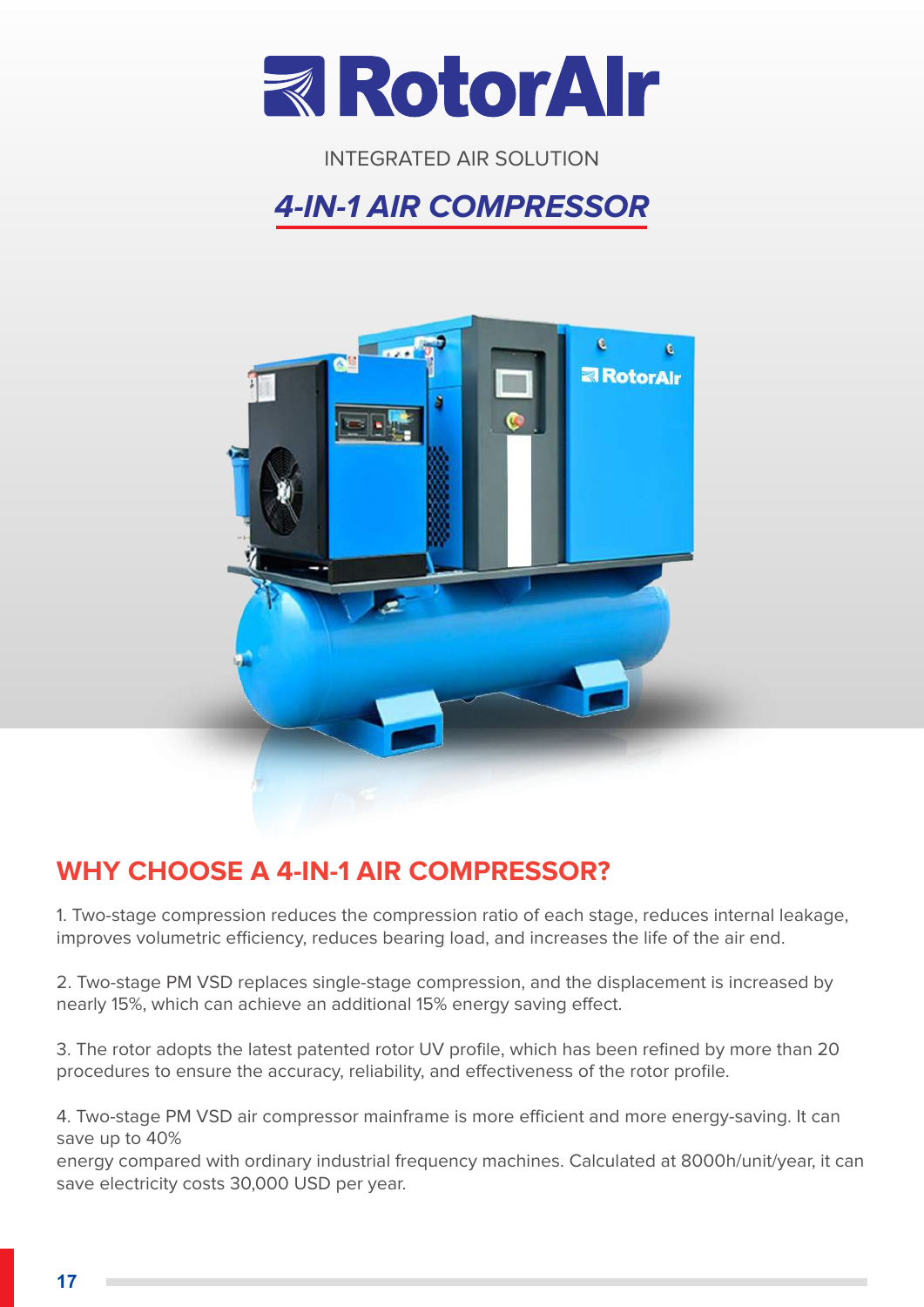

## **4-IN-1 AIR COMPRESSOR**



## **4-IN-1 Screw Air Compressor Specification**

| <b>MODEL</b>             |             | <b>RAI7TM</b>           | <b>RAI7TMPM</b> | RAI11TM          | RAI11TMPM   | RAI15TM          | RAI15TMPM   | RAI18TM                 | RAI18TMPM   | RAI22TM                 | RAI22TMPM               |
|--------------------------|-------------|-------------------------|-----------------|------------------|-------------|------------------|-------------|-------------------------|-------------|-------------------------|-------------------------|
| Motor                    | Power (Kw)  | 7.5                     | 7.5             | 11               | 11          | 15               | 15          | 18.5                    | 18.5        | 22                      | 22                      |
|                          | Horsepower  | 10                      | 10 <sup>°</sup> | 15               | 15          | 20               | 20          | 25                      | 25          | 30                      | 30                      |
| Air displace-            |             | 1.3 / 0.7               | 1.3 / 0.7       | 1.7 / 0.7        | 1.7 / 0.7   | 2.5 / 0.7        | 2.5 / 0.7   | 3.2 / 0.7               | 3.2 / 0.7   | 3.8 / 0.7               | 3.8 / 0.7               |
| ment Working             | 380V 50Hz   | 1.2 / 0.8               | 1.2 / 0.8       | 1.6 / 0.8        | 1.6 / 0.8   | 2.3 / 0.8        | 2.3 / 0.8   | 3.0 / 0.8               | 3.0 / 0.8   | 3.6 / 0.8               | 3.6 / 0.8               |
| pressure (m3/            |             | 1.0 / 1.0               | 1.0 / 1.0       | 1.4 / 1.0        | 1.4 / 1.0   | 2.1 / 1.0        | 2.1 / 1.0   | 2.7/1.0                 | 2.7/1.0     | 3.2 / 1.0               | 3.2 / 1.0               |
| min) / Mpa               |             | 0.8/1.3                 | 0.8 / 1.3       | 1.2 / 1.3        | 1.2 / 1.3   | 1.9/1.3          | 1.9/1.3     | 2.4/1.3                 | 2.4/1.3     | 2.8/1.3                 | 2.8 / 1.3               |
| Air outlet diameter      |             | <b>DN20</b>             | <b>DN20</b>     | <b>DN25</b>      | <b>DN25</b> | <b>DN25</b>      | <b>DN25</b> | <b>DN25</b>             | <b>DN25</b> | <b>DN25</b>             | <b>DN25</b>             |
| Lubricant oil volume (L) |             | 10                      | 10 <sup>°</sup> | 16               | 16          | 18               | 18          | 18                      | 18          | 18                      | 18                      |
| Noise level dB(A)        |             | 60±2                    | 60±2            | $62 + 2$         | $62 + 2$    | $62 + 2$         | $62 + 2$    | $66 + 2$                | $66 + 2$    | $66 + 2$                | $66 + 2$                |
| Driven method            |             | <b>Direct</b><br>driven | PM VSD          | Direct<br>driven | PM VSD      | Direct<br>driven | PM VSD      | <b>Direct</b><br>driven | PM VSD      | <b>Direct</b><br>driven | <b>Direct</b><br>driven |
| Start method             |             | $Y-\Delta$              |                 | $Y-\Delta$       |             | $Y-\Delta$       |             | $Y-\Delta$              |             | $Y-\Delta$              |                         |
| Weigth (kg)              |             | 400                     | 400             | 550              | 550         | 560              | 560         | 690                     | 690         | 720                     | 720                     |
|                          | Length (mm) | 1400                    | 1400            | 1400             | 1400        | 1400             | 1400        | 1400                    | 1400        | 1400                    | 1400                    |
| External<br>dimension    | Width (mm)  | 700                     | 700             | 750              | 750         | 750              | 750         | 850                     | 850         | 850                     | 850                     |
|                          | Heigth (mm) | 1400                    | 1400            | 1670             | 1670        | 1670             | 1670        | 1830                    | 1830        | 1830                    | 1830                    |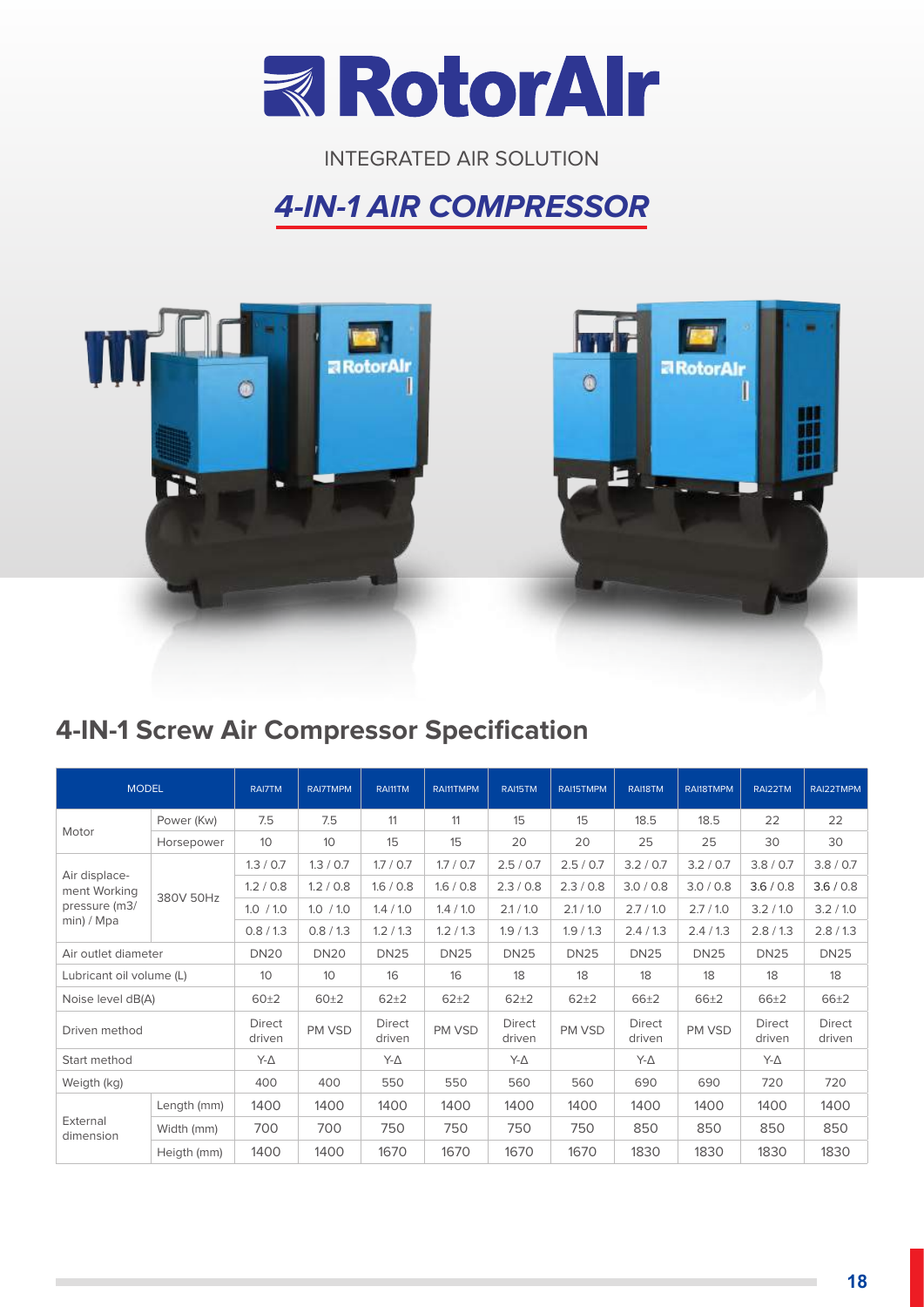

#### **COMPRESSED AIR PURIFICATION SYSTEM FLOW CHART**